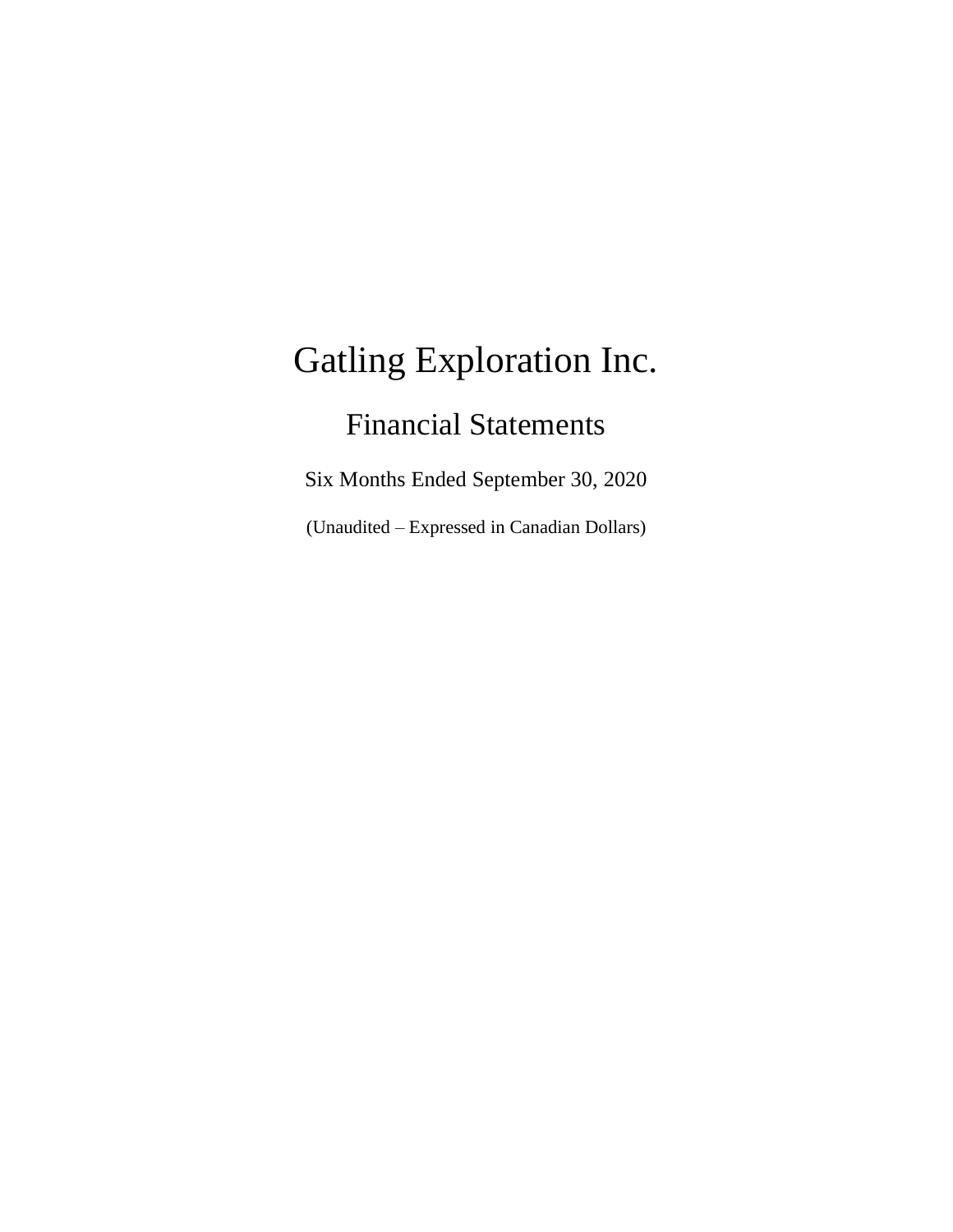Six Months Ended September 30, 2020

| <b>INDEX</b>                                                   | <b>Page</b>    |
|----------------------------------------------------------------|----------------|
| <b>Condensed Interim Financial Statements</b>                  |                |
| Notice of No Auditor Review                                    |                |
| <b>Condensed Interim Statements of Financial Position</b>      |                |
| Condensed Interim Statements of Comprehensive Loss             | 2              |
| Condensed Interim Statements of Changes in Equity (Deficiency) | 3              |
| Condensed Interim Statements of Cash Flows                     | $\overline{4}$ |
| Notes to the Condensed Interim Financial Statements            | $5 - 18$       |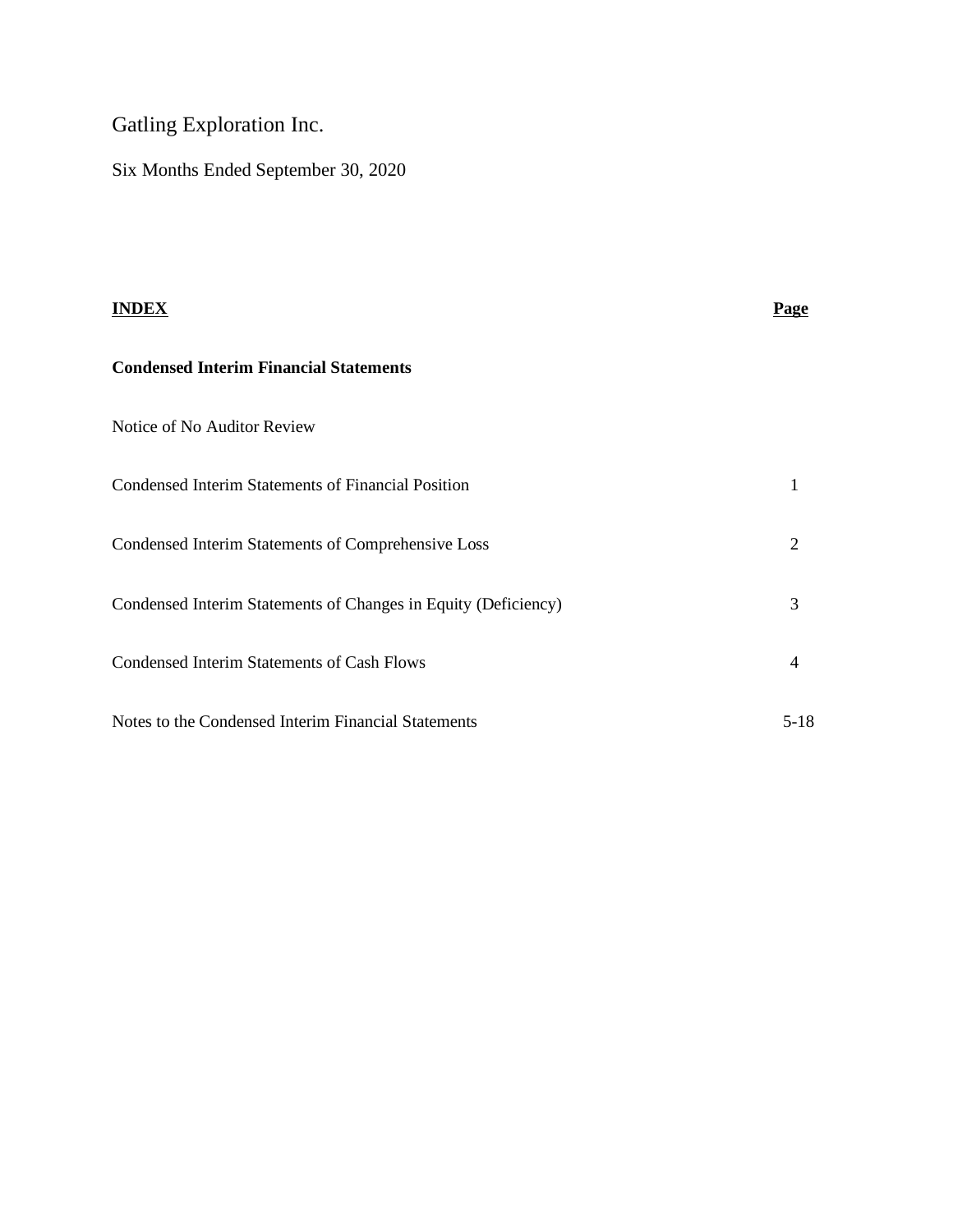#### **NOTICE OF NO AUDITOR REVIEW OF INTERIM FINANCIAL STATEMENTS**

Under National Instrument 51-102, Part 4, subsection 4.3(3) (a), if an auditor has not performed a review of the condensed interim financial statements, they must be accompanied by a notice indicating that the condensed interim financial statements have not been reviewed by an auditor.

The accompanying unaudited condensed interim financial statements of the Company have been prepared by and are the responsibility of the Company's management.

The Company's independent auditor has not performed a review of these condensed interim financial statements in accordance with standards established by the Chartered Professional Accountants of Canada for a review of condensed interim financial statements by an entity's auditor.

November 26, 2020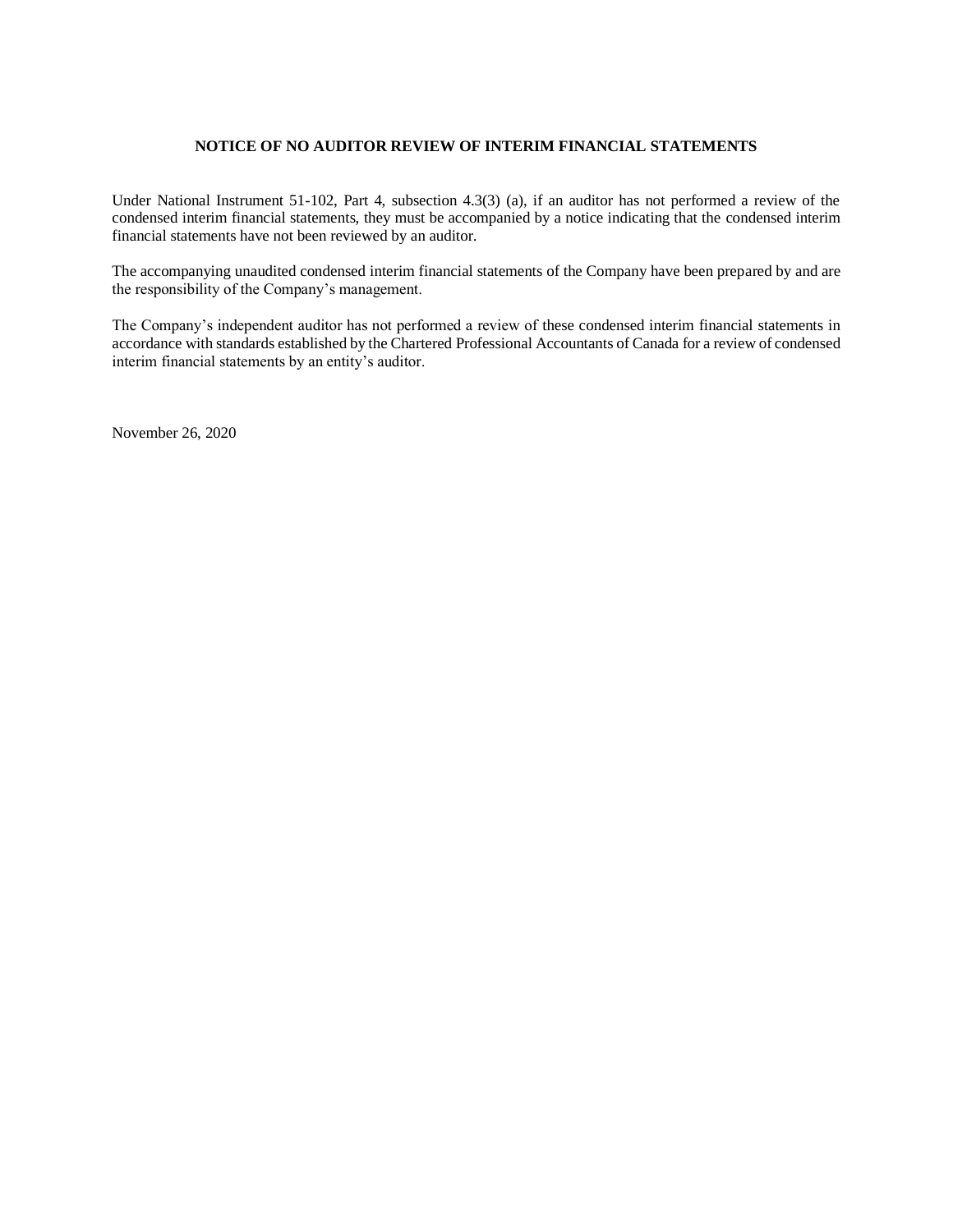### Condensed Interim Statements of Financial Position (Unaudited – Expressed in Canadian Dollars)

| September 30,<br>2020 |              |                      | March 31,<br>2020 |
|-----------------------|--------------|----------------------|-------------------|
|                       |              |                      |                   |
|                       |              |                      |                   |
| \$                    | 704,169      | \$                   | 23,813            |
|                       | 118,501      |                      | 194,714           |
|                       | 143,487      |                      | 180,078           |
|                       | 966,157      |                      | 398,605           |
|                       |              |                      |                   |
|                       | 148,710      |                      | 159,121           |
|                       | 294,529      |                      | 371,363           |
| \$                    | 1,409,396    | \$                   | 929,089           |
|                       |              |                      |                   |
|                       |              |                      |                   |
| \$                    | 442,911      | \$                   | 1,476,896         |
|                       | 157,799      |                      | 146,468           |
|                       | 68,479       |                      |                   |
|                       |              |                      | 1,623,364         |
|                       |              |                      |                   |
|                       | 169,429      |                      | 251,567           |
|                       | 838,618      |                      | 1,874,931         |
|                       |              |                      |                   |
|                       | 16,685,120   |                      | 13,117,320        |
|                       | 1,745,922    |                      | 1,200,083         |
|                       | (17,860,264) |                      | (15,263,245)      |
|                       | 570,778      |                      | (945, 842)        |
| \$                    |              | \$                   | 929,089           |
|                       |              | 669,189<br>1,409,396 |                   |

**Going Concern** (note 2) **Commitments** (notes 11 and 15) **Subsequent Events** (note 16)

Approved on behalf of the Board:

| "Richard Boulay" | "Nav Dhaliwal" |
|------------------|----------------|
|                  |                |
| Richard Boulay   | Nav Dhaliwal   |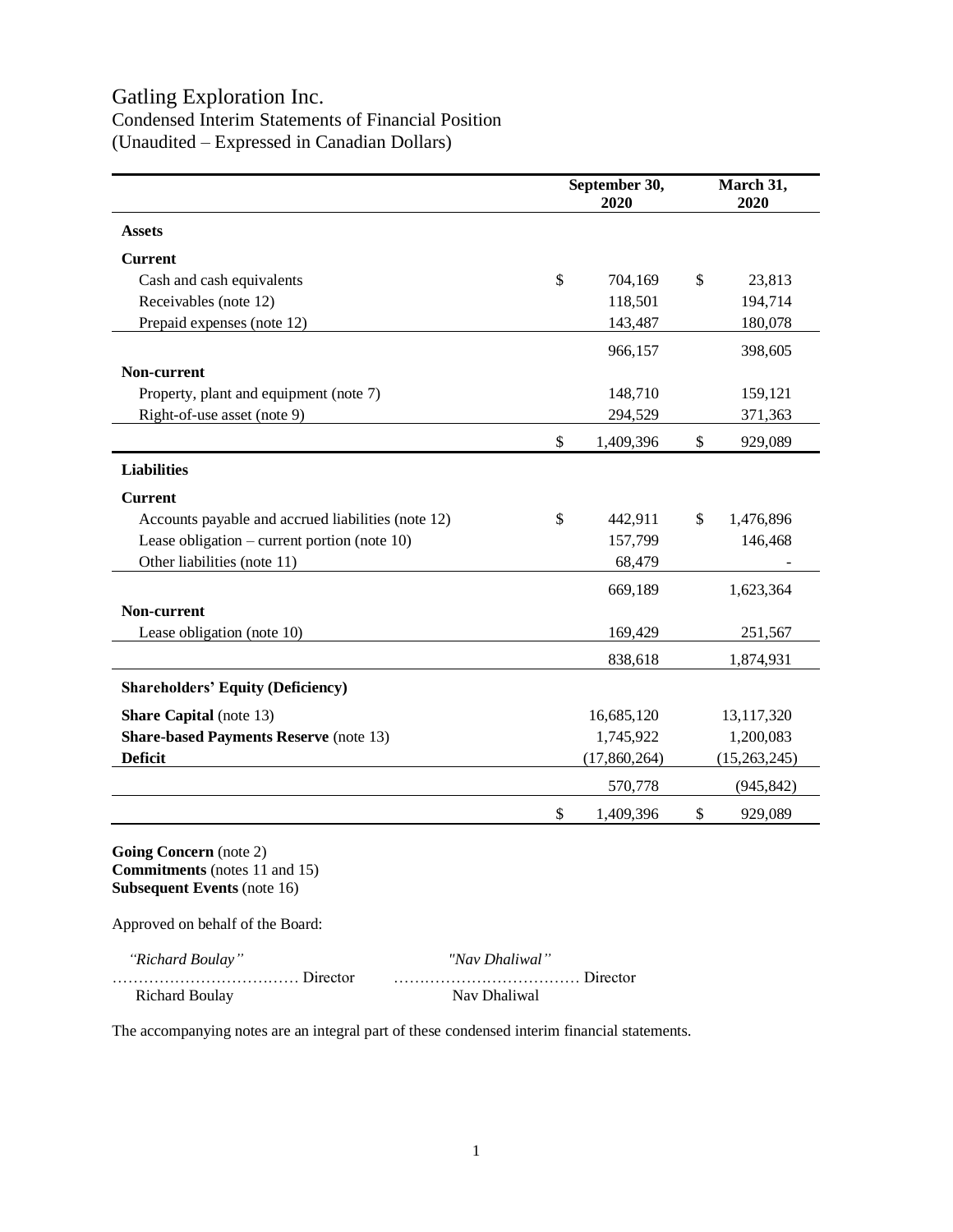# Condensed Interim Statements of Comprehensive Loss (Unaudited – Expressed in Canadian Dollars)

|                                                                                           | <b>Three Months</b><br><b>Ended</b><br>September 30,<br>2020 |    | <b>Three Months</b><br><b>Ended</b><br>September 30,<br>2019 |    | <b>Six Months</b><br><b>Ended</b><br>September 30,<br>2020 |    | <b>Six Months</b><br><b>Ended</b><br>September 30,<br>2019 |
|-------------------------------------------------------------------------------------------|--------------------------------------------------------------|----|--------------------------------------------------------------|----|------------------------------------------------------------|----|------------------------------------------------------------|
| <b>Expenses</b>                                                                           |                                                              |    |                                                              |    |                                                            |    |                                                            |
| Consulting fees (note 12)                                                                 | \$<br>276,750                                                | \$ | 133,398                                                      | \$ | 426,750                                                    | \$ | 266,816                                                    |
| Depreciation (notes 7 and 9)                                                              | 42,735                                                       |    | 45,592                                                       |    | 85,469                                                     |    | 84,134                                                     |
| Exploration and evaluation expenditures                                                   |                                                              |    |                                                              |    |                                                            |    |                                                            |
| (notes $7, 8$ and $12$ )                                                                  | 882,905                                                      |    | 1,930,631                                                    |    | 1,218,560                                                  |    | 3,404,739                                                  |
| Foreign exchange                                                                          | 918                                                          |    | 899                                                          |    | 3,513                                                      |    | 949                                                        |
| General exploration                                                                       |                                                              |    | 79,110                                                       |    |                                                            |    | 79,110                                                     |
| Lease interest accretion (note 10)                                                        | 10,084                                                       |    | 14,106                                                       |    | 21,222                                                     |    | 29,115                                                     |
| Management fees (note 12)                                                                 | 45,000                                                       |    | 45,000                                                       |    | 90,000                                                     |    | 90,000                                                     |
| Office and general (note 12)                                                              | 20,750                                                       |    | 37,526                                                       |    | 45,996                                                     |    | 86,435                                                     |
| Professional fees (note 12)                                                               | 38,248                                                       |    | 62,410                                                       |    | 74,413                                                     |    | 114,669                                                    |
| Rent (recovery) (note 12)                                                                 | (17,248)                                                     |    | 4,129                                                        |    | (28, 119)                                                  |    | 8,258                                                      |
| Share-based payments (notes 12 and 13)                                                    | 545,839                                                      |    | 176,204                                                      |    | 545,839                                                    |    | 176,204                                                    |
| Shareholder communications and investor                                                   |                                                              |    |                                                              |    |                                                            |    |                                                            |
| relations                                                                                 | 178,148                                                      |    | 473,597                                                      |    | 236,794                                                    |    | 509,952                                                    |
| Transfer agent and filings fees                                                           | 5,243                                                        |    | 2,029                                                        |    | 6,796                                                      |    | 9,177                                                      |
| Travel                                                                                    | 2,315                                                        |    | 68,891                                                       |    | 4,630                                                      |    | 181,652                                                    |
| <b>Loss Before Other Items</b>                                                            | (2,031,687)                                                  |    | (3,073,522)                                                  |    | (2,731,863)                                                |    | (5,041,210)                                                |
| <b>Other Items</b>                                                                        |                                                              |    |                                                              |    |                                                            |    |                                                            |
| Other income                                                                              | 134,021                                                      |    | 251,598                                                      |    | 134,021                                                    |    | 369,644                                                    |
| Interest income                                                                           | 823                                                          |    | 14,369                                                       |    | 823                                                        |    | 41,937                                                     |
| Net Loss and Comprehensive Loss for the<br>Period                                         | \$<br>(1,896,843)                                            |    | \$ (2,807,555)                                               | \$ | (2,597,019)                                                | \$ | (4,629,629)                                                |
| <b>Basic and Diluted Loss Per Share</b>                                                   | \$<br>(0.03)                                                 | \$ | (0.06)                                                       | \$ | (0.05)                                                     | \$ | (0.10)                                                     |
| <b>Weighted Average Number of Common</b><br><b>Shares Outstanding - Basic and Diluted</b> | 58,911,775                                                   |    | 49,067,591                                                   |    | 53,327,242                                                 |    | 47,343,244                                                 |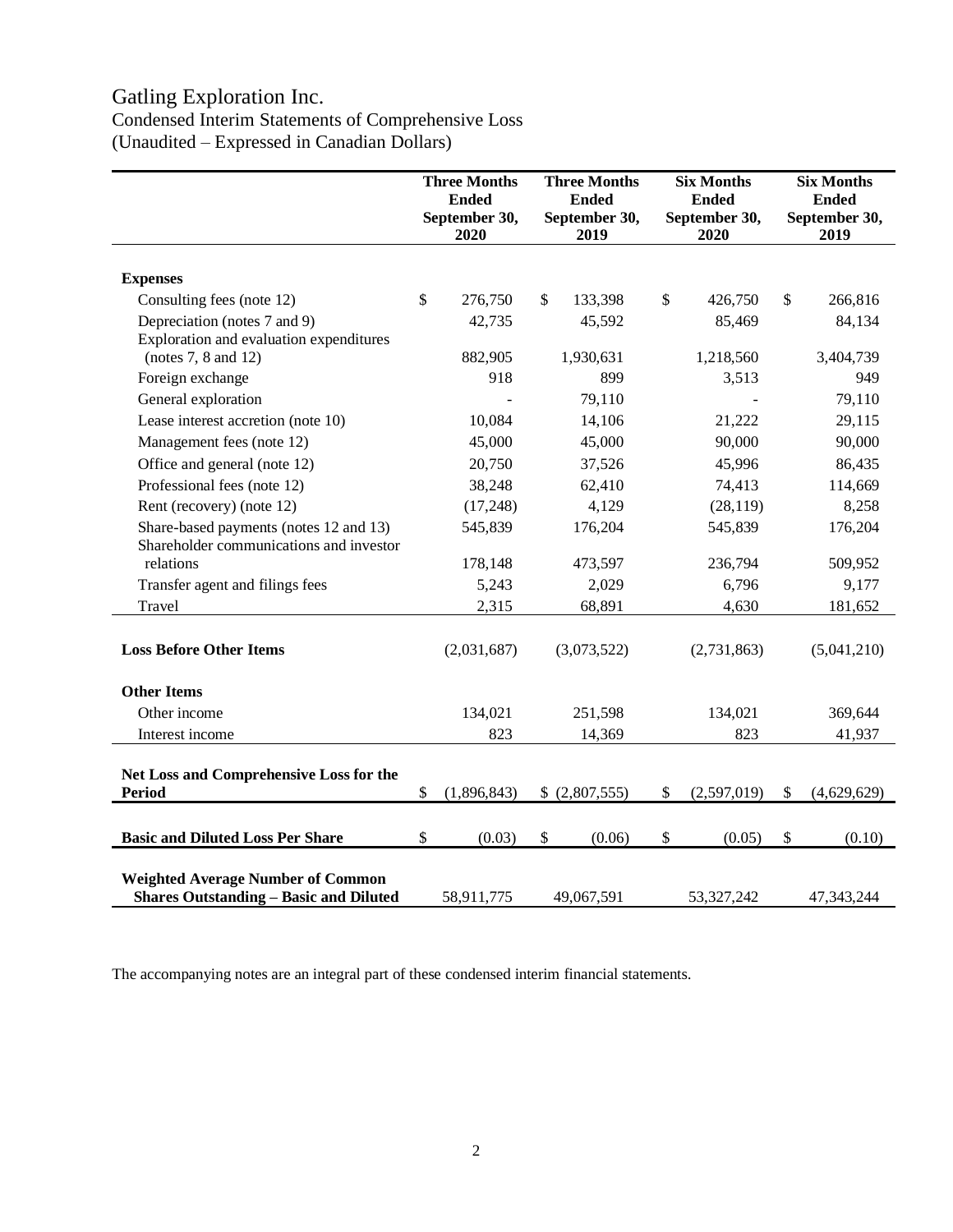## Gatling Exploration Inc. Condensed Interim Statements of Changes in Equity (Deficiency) (Unaudited – Expressed in Canadian Dollars)

|                                                                                | <b>Share Capital</b>              |    |                      |                                                         |           |                |              |                 |
|--------------------------------------------------------------------------------|-----------------------------------|----|----------------------|---------------------------------------------------------|-----------|----------------|--------------|-----------------|
|                                                                                | <b>Number of</b><br><b>Shares</b> |    | <b>Share Capital</b> | <b>Share-based</b><br><b>Payments</b><br><b>Reserve</b> |           | <b>Deficit</b> |              | <b>Total</b>    |
| <b>Balance, March 31, 2019</b><br>Shares issued for exploration and evaluation | 45,670,840                        | \$ | 12,378,787           | \$                                                      | 1,213,212 | \$             | (5,468,786)  | \$<br>8,123,213 |
| expenditures (note 8)                                                          | 1,750,000                         |    | 595,000              |                                                         |           |                |              | 595,000         |
| Stock options granted                                                          |                                   |    |                      |                                                         | 176,204   |                |              | 176,204         |
| Shares issued on exercise of stock options                                     | 200,000                           |    | 60,000               |                                                         |           |                |              | 60,000          |
| Transfer of stock option fair value on exercise                                |                                   |    | 54,954               |                                                         | (54, 954) |                |              |                 |
| Net loss and comprehensive loss for period                                     |                                   |    |                      |                                                         |           |                | (4,629,629)  | (4,629,629)     |
|                                                                                |                                   |    |                      |                                                         |           |                |              |                 |
| Balance, September 30, 2019                                                    | 47,620,840                        |    | 13,088,741           |                                                         | 1,334,462 |                | (10,098,415) | 4,324,788       |
| Shares issued on exercise of stock options                                     | 60,500                            |    | 12,705               |                                                         |           |                |              | 12,705          |
| Transfer of stock option fair value on exercise                                |                                   |    | 15,874               |                                                         | (15, 874) |                |              |                 |
| Transfer of stock option fair value on expiry                                  |                                   |    |                      |                                                         | (118,505) |                | 118,505      |                 |
| Net loss and comprehensive loss for period                                     |                                   |    |                      |                                                         |           |                | (5,283,335)  | (5,283,335)     |
| Balance, March 31, 2020                                                        | 47,681,340                        |    | 13,117,320           |                                                         | 1,200,083 |                | (15,263,245) | (945, 842)      |
| Private placements                                                             | 14,350,000                        |    | 3,790,000            |                                                         |           |                |              | 3,790,000       |
| Share issuance costs                                                           |                                   |    | (19,700)             |                                                         |           |                |              | (19,700)        |
| Flow-through liability                                                         |                                   |    | (202, 500)           |                                                         |           |                |              | (202, 500)      |
| Stock options granted                                                          |                                   |    |                      |                                                         | 545,839   |                |              | 545,839         |
| Net loss and comprehensive loss for period                                     |                                   |    |                      |                                                         |           |                | (2,597,019)  | (2,597,019)     |
| Balance, September 30, 2020                                                    | 62,031,340                        | \$ | 16,685,120           | \$                                                      | 1,745,922 | \$             | (17,860,264) | \$<br>570,778   |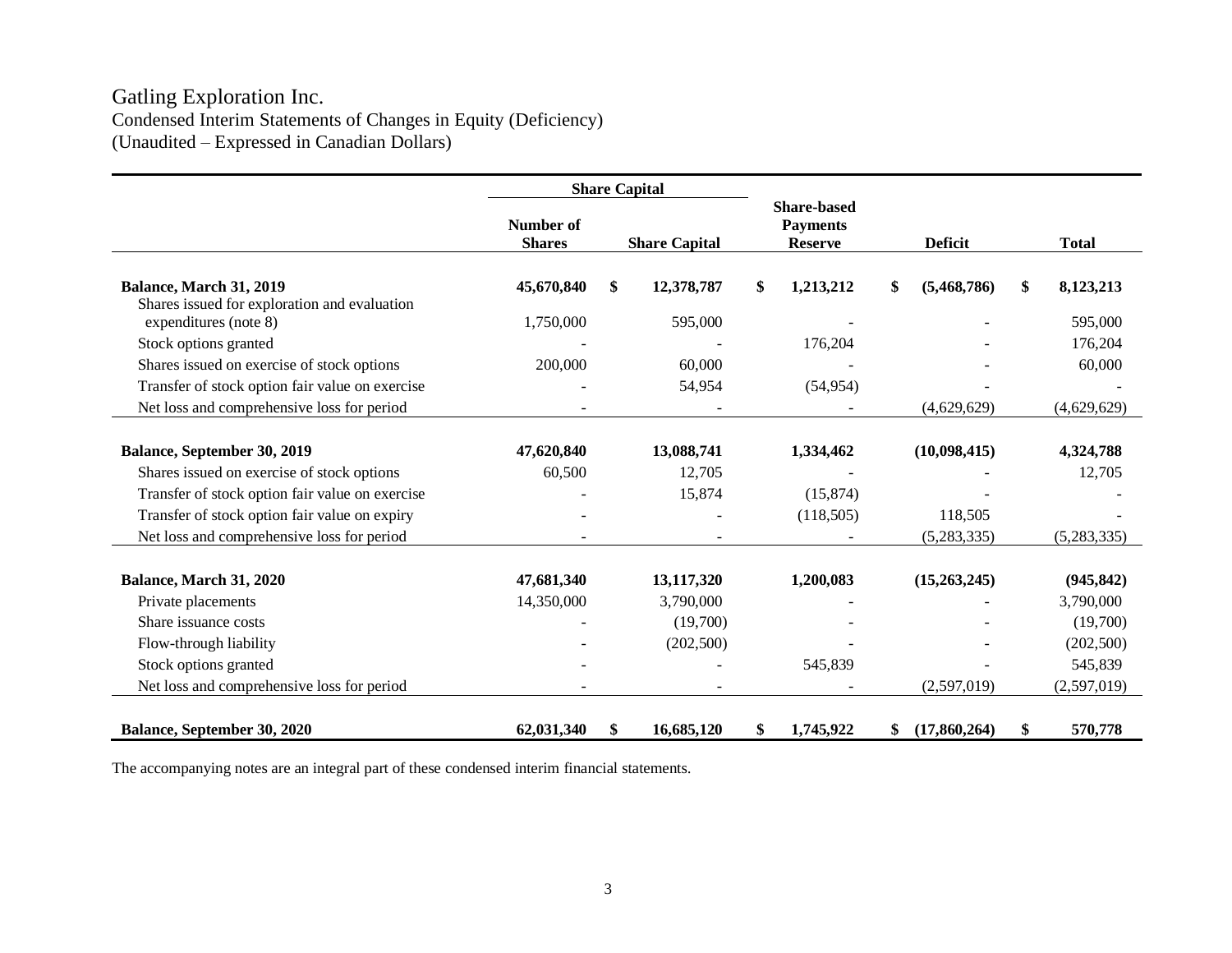Condensed Interim Statements of Cash Flows (Unaudited – Expressed in Canadian Dollars)

|                                                            | <b>Six Months</b><br><b>Ended</b><br>September 30,<br>2020 |             |     | <b>Six Months</b><br><b>Ended</b><br>September 30,<br>2019 |
|------------------------------------------------------------|------------------------------------------------------------|-------------|-----|------------------------------------------------------------|
| <b>Operating Activities</b>                                |                                                            |             |     |                                                            |
| Net loss for the period                                    | \$                                                         | (2,597,019) | \$  | (4,629,629)                                                |
| Items not involving cash                                   |                                                            |             |     |                                                            |
| Depreciation                                               |                                                            | 87,245      |     | 84,134                                                     |
| Shares issued for exploration and evaluation expenditures  |                                                            |             |     | 595,000                                                    |
| General exploration                                        |                                                            |             |     | 79,111                                                     |
| Lease interest accretion                                   |                                                            | 21,222      |     | 29,115                                                     |
| Share-based payments                                       |                                                            | 545,839     |     | 176,204                                                    |
| Other income                                               |                                                            | (134, 021)  |     | (369, 644)                                                 |
| Changes in non-cash working capital                        |                                                            |             |     |                                                            |
| Receivables                                                |                                                            | 76,213      |     | (338, 569)                                                 |
| Prepaid expenses                                           |                                                            | 36,591      |     | 114,260                                                    |
| Accounts payable and accrued liabilities                   |                                                            | (1,033,985) |     | 265,666                                                    |
| <b>Cash Used in Operating Activities</b>                   |                                                            | (2,997,915) |     | (3,994,352)                                                |
| <b>Investing Activity</b>                                  |                                                            |             |     |                                                            |
| Purchase of equipment                                      |                                                            |             |     | (107, 153)                                                 |
| <b>Cash Used in Investing Activity</b>                     |                                                            |             |     | (107, 153)                                                 |
| <b>Financing Activities</b>                                |                                                            |             |     |                                                            |
| Shares issued for cash                                     |                                                            | 3,790,000   |     | 60,000                                                     |
| Share issue costs                                          |                                                            | (19,700)    |     |                                                            |
| Repayments of lease obligation                             |                                                            | (92, 029)   |     | (89, 765)                                                  |
| <b>Cash Provided by (Used in) Financing Activities</b>     |                                                            | 3,678,271   |     | (29,765)                                                   |
| <b>Inflow (Outflow) of Cash and Cash Equivalents</b>       |                                                            | 680,356     |     | (4, 131, 270)                                              |
| <b>Cash and Cash Equivalents, Beginning of Period</b>      |                                                            | 23,813      |     | 8,003,294                                                  |
| <b>Cash and Cash Equivalents, End of Period</b>            | \$                                                         | 704,169     | \$  | 3,872,024                                                  |
| <b>Cash and Cash Equivalents</b>                           |                                                            |             |     |                                                            |
| Cash (cheques issued in excess of cash)                    | <sup>\$</sup>                                              | 453,781     | \$. | (52, 628)                                                  |
| Term deposits                                              |                                                            | 250,388     |     | 3,924,652                                                  |
|                                                            |                                                            |             | \$  |                                                            |
|                                                            | \$                                                         | 704,169     |     | 3,872,024                                                  |
| <b>Supplemental Disclosure with Respect to Cash Flows</b>  |                                                            |             |     |                                                            |
| Income tax paid                                            | \$                                                         |             | \$  |                                                            |
| Interest received                                          | \$                                                         | 823         | \$  | 41,937                                                     |
| Interest paid                                              | \$                                                         | 21,923      | \$  | 24,517                                                     |
| Non-cash financing activities                              |                                                            |             |     |                                                            |
| Fair value of shares issued for exploration and evaluation | \$                                                         |             | \$  | 595,000                                                    |
| Fair value of stock options exercised                      | \$                                                         |             | \$  |                                                            |
| Capitalization of right-of-use asset and lease obligation  | \$                                                         |             | \$  | 525,030                                                    |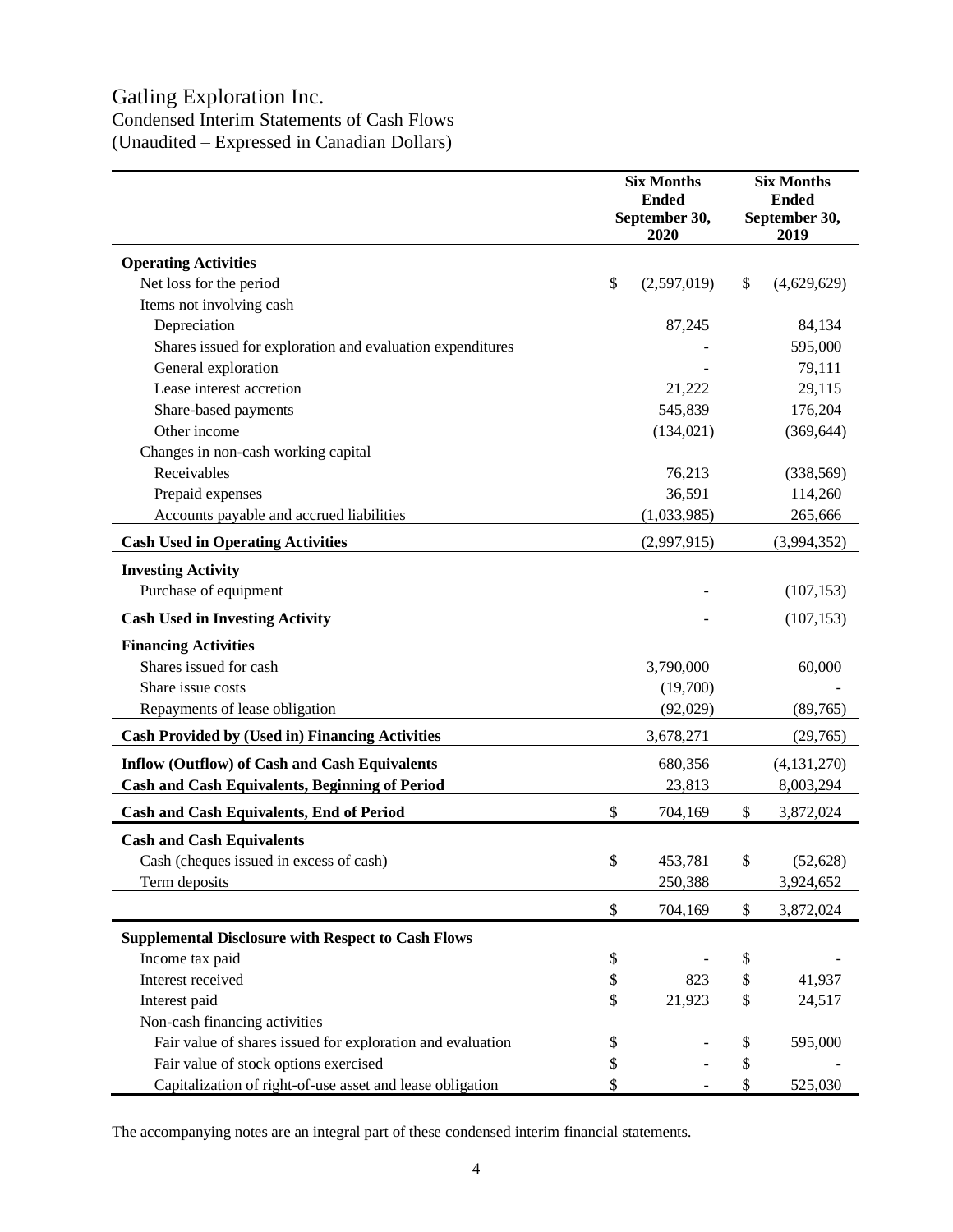#### **1. NATURE OF OPERATIONS**

Gatling Exploration Inc. (the "Company") is an exploration stage company incorporated on August 2, 2018, under the laws of the province of British Columbia, Canada. Its principal business activity is the acquisition, exploration and evaluation of mineral properties located in the province of Ontario, Canada. The Company's common shares are traded on the TSX Venture Exchange under the symbol "GTR". The Company's shares also trade on the OTC Exchange in the United States under the symbol "GATGF". The Company's head office and principal business address is 1680 – 200 Burrard Street, Vancouver, British Columbia, Canada, V6C 3L6. The Company's registered and records office is 400 – 725 Granville Street, Vancouver, British Columbia, Canada, V7Y 1G5.

#### **2. GOING CONCERN**

These condensed interim financial statements have been prepared on the basis of accounting principles applicable to a going concern, which assumes that the Company will continue in operation for the foreseeable future and will be able to realize its assets and discharge its liabilities in the normal course of operations.

The Company has incurred a loss during the six months ended September 30, 2020 of \$2,597,019 (2019 - \$4,629,629) and as at September 30, 2020 has a deficit of \$17,860,264 (March 31, 2020 - \$15,263,245), has limited resources, no sources of operating cash flow and no assurances that sufficient funding will be available to continue operations for an extended period of time. The Company is in the exploration stage, and accordingly, has not yet commenced revenue-producing operations. These material uncertainties may cast significant doubt upon the Company's ability to continue as a going concern.

The application of the going concern concept is dependent upon the Company's ability to satisfy its liabilities as they become due and to obtain the necessary financing to complete the exploration and development of its mineral property interests, the attainment of profitable mining operations or the receipt of proceeds from the disposition of its mineral property interests. There can be no assurance that management will obtain the necessary financing in the future.

If the going concern assumption were not appropriate for these condensed interim financial statements then adjustments may be necessary in the carrying values of assets and liabilities, the reported expenses and the statement of financial position classifications used. Such adjustments could be material.

In March 2020, there was a global outbreak of coronavirus (COVID-19). The actual and threatened spread of the virus globally has had a material adverse effect on the global economy and, specifically, the regional economies in which the Company operates. The pandemic could continue to have a negative impact on the stock market, including trading prices of the Company's shares and its ability to raise new capital. These factors, among others, could have a significant impact on the Company's operations.

#### **3. BASIS OF PREPARATION**

a) Statement of compliance

The condensed interim financial statements of the Company have been prepared in accordance with International Accounting Standard 34 *Interim Financial Reporting*.

The condensed interim financial statements of the Company should be read in conjunction with the Company's March 31, 2020 audited financial statements, which have been prepared in accordance with International Financial Reporting Standards ("IFRS"), as issued by the International Accounting Standards Board.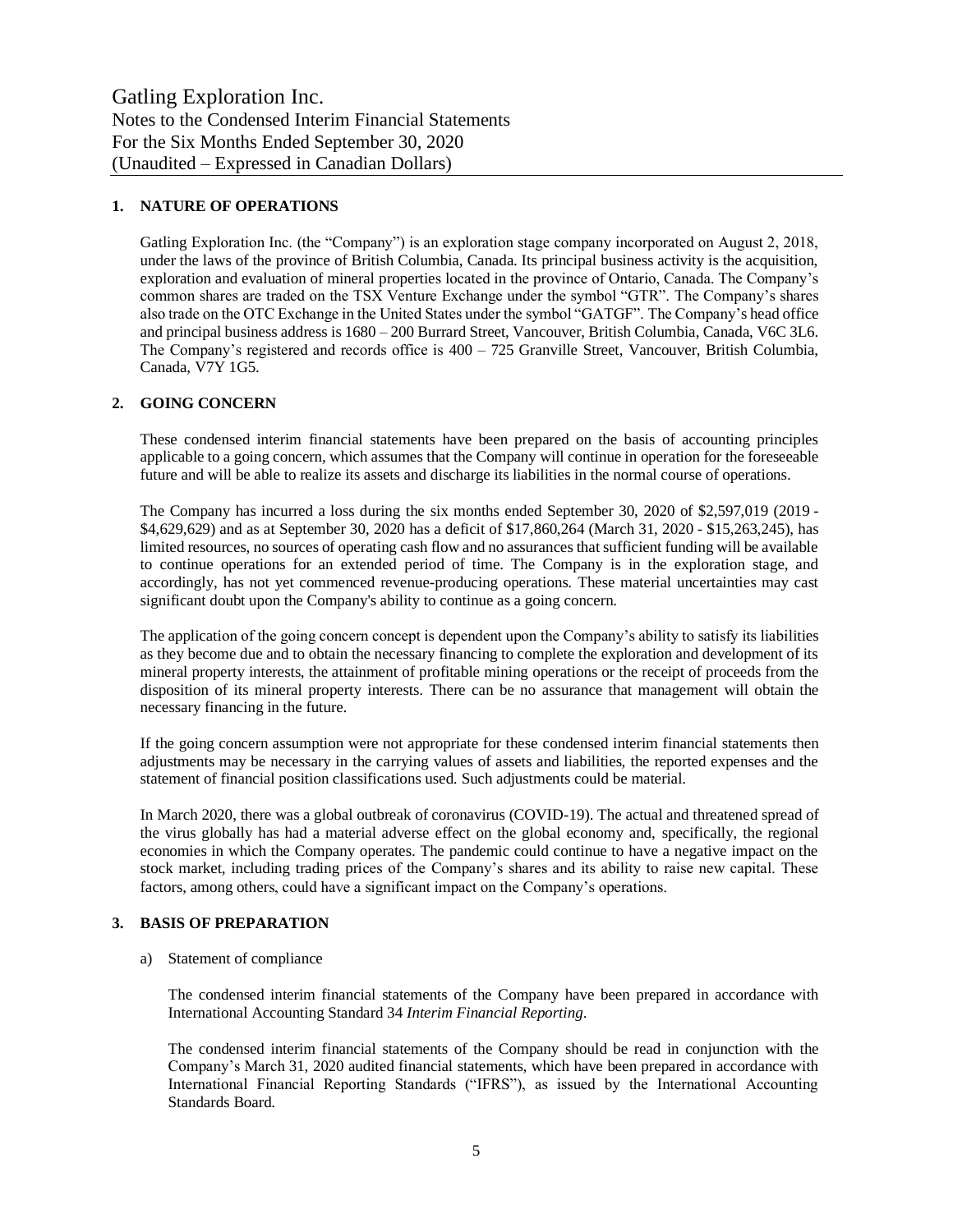#### **3. BASIS OF PRESENTATION** (Continued)

#### a) Statement of compliance (continued)

These condensed interim financial statements were reviewed by the Audit Committee and approved and authorized for issue by the Board of Directors on November 26, 2020.

#### b) Basis of measurement

These condensed interim financial statements have been prepared under the historical cost basis, except for certain financial instruments, which are measured at fair value, as explained in the significant accounting policies (note 4). These condensed interim financial statements have been prepared under the accrual basis of accounting, except for cash flow information.

#### **4. SIGNIFICANT ACCOUNTING POLICIES**

The condensed interim financial statements have been prepared, for all periods presented, following the same accounting policies and methods of computation as described in note 4 to the audited financial statements for the year ended March 31, 2020.

#### **5. CRITICAL ACCOUNTING ESTIMATES AND JUDGMENTS**

The Company makes estimates and assumptions about the future that affect the reported amounts of assets and liabilities. Estimates and judgments are continually evaluated based on historical experience and other factors, including expectations of future events that are believed to be reasonable under the circumstances. In the future, actual experience may differ from these estimates and assumptions.

The effect of a change in an accounting estimate is recognized prospectively by including it in comprehensive income (loss) in the year of the change, if the change affects that year only, or in the year of the change and future years, if the change affects both.

#### *Critical judgments in applying accounting policies*

Information about critical judgments in applying accounting policies that have the most significant risk of causing material adjustment to the carrying amounts of assets and liabilities recognized in the financial statements within the next fiscal year are discussed below.

a) Title to mineral property interests

Although the Company has taken steps to verify title to mineral properties in which it has an interest, these procedures do not guarantee the Company's title. Such properties may be subject to prior agreements or transfers and title may be affected by undetected defects.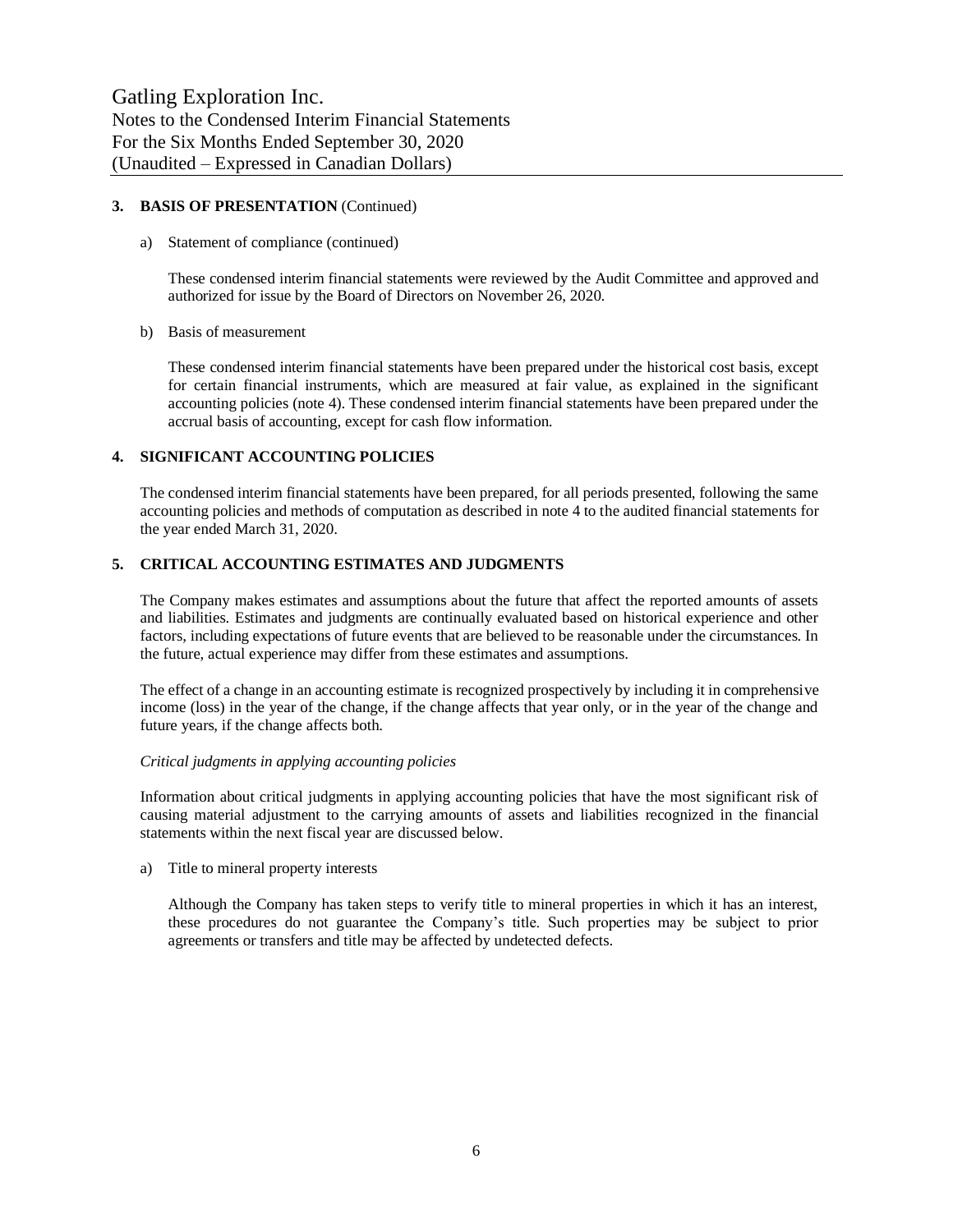#### **5. CRITICAL ACCOUNTING ESTIMATES AND JUDGMENTS** (Continued)

#### b) Income taxes

Significant judgment is required in determining the provision for income taxes. There are many transactions and calculations undertaken during the ordinary course of business for which the ultimate tax determination is uncertain. The Company recognizes liabilities and contingencies for anticipated tax audit issues based on the Company's current understanding of the tax law. For matters where it is probable that an adjustment will be made, the Company records its best estimate of the tax liability, including the related interest and penalties in the current tax provision. Management believes they have adequately provided for the probable outcome of these matters; however, the final outcome may result in a materially different outcome than the amount included in the tax liabilities.

In addition, the Company recognizes deferred tax assets relating to tax losses carried forward to the extent that it is probable that taxable profit will be available against which a deductible temporary difference can be utilized. This is deemed to be the case when there are sufficient taxable temporary differences relating to the same taxation authority and the same taxable entity that are expected to reverse in the same year as the expected reversal of the deductible temporary difference, or in years into which a tax loss arising from the deferred tax asset can be carried back or forward. However, utilization of the tax losses also depends on the ability of the taxable entity to satisfy certain tests at the time the losses are recouped.

c) Going concern risk assessment

The Company's ability to continue its operations and to realize its assets at their carrying values is dependent upon its ability to fund its existing acquisition and exploration commitments on its exploration and evaluation projects when they come due, which would cease to exist if the Company decides to terminate its commitments, and to cover its operating costs. The Company may be able to generate working capital to fund its operations by the sale of its exploration and evaluation assets or raising additional capital through equity markets. However, there is no assurance it will be able to raise funds in the future. These condensed interim financial statements do not give effect to any adjustments required to realize its assets and discharge its liabilities in other than the normal course of business and at amounts different from those reflected in the accompanying condensed interim financial statements.

#### *Key sources of estimation uncertainty*

The following are key assumptions concerning the future and other key sources of estimation uncertainty that have a significant risk of resulting in material adjustments to the financial statements.

#### a) Decommissioning liabilities

Rehabilitation provisions have been created based on the Company's internal estimates. Assumptions, based on the current economic environment, have been made that management believes are a reasonable basis upon which to estimate the future liability. These estimates take into account any material changes to the assumptions that occur when reviewed regularly by management. Estimates are reviewed annually and are based on current regulatory requirements. Significant changes in estimates of contamination, restoration standards and techniques will result in changes to provisions from year to year. Actual rehabilitation costs will ultimately depend on future market prices for the rehabilitation costs, which will reflect the market condition at the time the rehabilitation costs are actually incurred.

The final cost of the currently recognized rehabilitation provisions may be higher or lower than currently provided for. As at September 30, 2020, the Company has no known rehabilitation requirements, and accordingly, no provision has been made.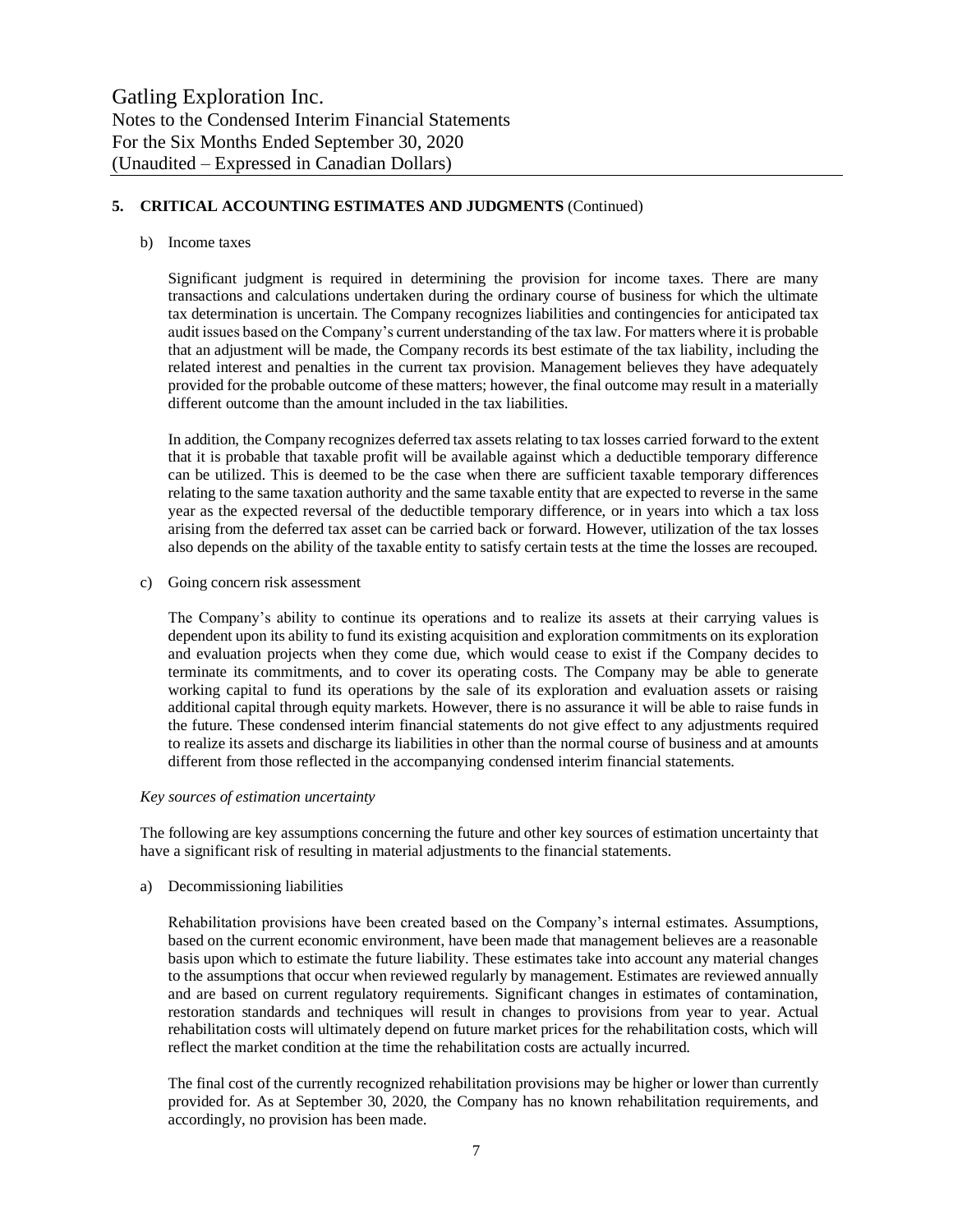#### **5. CRITICAL ACCOUNTING ESTIMATES AND JUDGMENTS** (Continued)

b) Fair value of stock options granted

The Company uses the Black-Scholes option pricing model to value the stock options granted during the year. The Black-Scholes model was developed for use in estimating the fair value of traded options that have no vesting restrictions and are fully transferable. The model requires management to make estimates that are subjective and may not be representative of actual results. Changes in assumptions can materially affect estimates of fair values.

c) Leases

Lease obligations that are recognized at September 30, 2020 have been estimated using a 12% discount rate based on the cost of borrowing for debt instruments of comparable terms for companies with a comparable investment grade to the Company. This rate represents the rate that the Company would incur to obtain the funds necessary to purchase an asset of a similar value, with similar payment terms and security in a similar economic environment.

#### **6. FINANCIAL INSTRUMENTS**

Financial instruments are agreements between two parties that result in promises to pay or receive cash or equity instruments. The Company classifies its financial instruments as follows: cash and cash equivalents are classified as fair value through profit or loss; receivables, as amortized cost; and accounts payable and accrued liabilities and lease obligation, as amortized cost. The carrying values of these instruments approximate their fair values due to their short term to maturity.

The following table sets forth the Company's financial assets measured at fair value by level within the fair value hierarchy:

| <b>September 30, 2020</b> | <b>Level 1</b> | Level 2                        | Level 3 | <b>Total</b> |
|---------------------------|----------------|--------------------------------|---------|--------------|
| Cash and cash equivalents | 704,169        | \$<br>$\overline{\phantom{a}}$ | S<br>-  | 704,169      |
|                           |                |                                |         |              |
| <b>March 31, 2020</b>     | <b>Level 1</b> | <b>Level 2</b>                 | Level 3 | <b>Total</b> |
| Cash and cash equivalents | 23.813         | S<br>$\overline{\phantom{a}}$  | ۰       | 23.813       |

The Company has exposure to the following risks from its use of financial instruments:

- Credit risk;
- Liquidity risk; and
- Market risk.
- a) Credit risk

Credit risk is the risk that one party to a financial instrument will cause a financial loss for the other party by failing to discharge an obligation. The Company manages credit risk, in respect of cash and cash equivalents, by placing at major Canadian financial institutions. The Company has minimal credit risk. The receivables balance of \$118,501 is owing from the Canada Revenue Agency (March 31, 2020 - \$178,964 of the balance of \$194,714).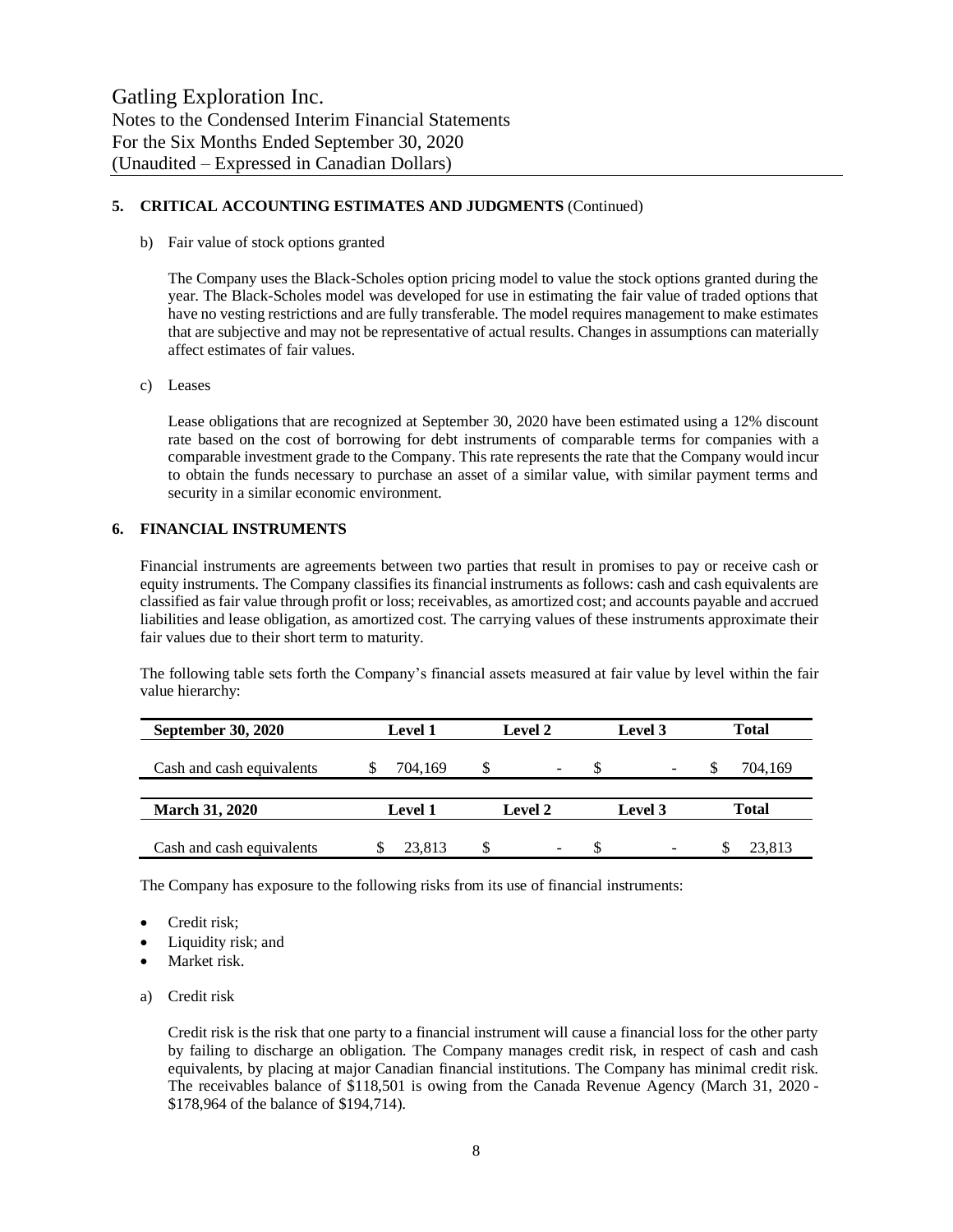#### **6. FINANCIAL INSTRUMENTS** (Continued)

b) Liquidity risk

Liquidity risk is the risk that the Company will not be able to meet its financial obligations as they fall due. The Company's approach to managing liquidity is to ensure, as far as possible, that it will always have sufficient liquid funds to meet its liabilities when due, under both normal and stressed conditions, without incurring unacceptable losses or risking damage to the Company's reputation. The contractual financial liabilities of the Company as of September 30, 2020 equal \$770,139 (March 31, 2020 - \$1,874,931); \$455,324 (March 31, 2020 - \$1,623,364) of the liabilities presented as accounts payable and lease obligation – current portion are due within one month of the reporting date.

c) Market risk

Market risk is the risk that changes in market prices, such as foreign exchange rates and interest rates, will affect the Company's income or the value of its holdings of financial instruments. The objective of market risk management is to manage and control market risk exposures within acceptable parameters, while optimizing the return on capital.

- *i) Currency risk –* The Company has no funds held in a foreign currency and only a small amount of its accounts payable and accrued liabilities is denominated in US dollars. A fluctuation in the exchanges rates between the Canadian and US dollars of 10% would result in a nominal change to the Company's accounts payable and accrued liabilities and foreign exchange gain or loss. The Company does not use any techniques to mitigate currency risk.
- *ii) Interest rate risk –* Interest rate risk is the risk that future cash flows will fluctuate as a result of changes in market interest rates. Interest earned on cash and cash equivalents is at nominal interest rates, and therefore, the Company does not consider interest rate risk to be significant. The Company has no interest-bearing financial liabilities.
- *iii) Other price risk –* Other price risk is the risk that the fair value or future cash flows of a financial instrument will fluctuate due to changes in market prices, other than those arising from interest rate risk. The Company is not exposed to significant other price risk.
- d) Capital management

The Company considers its capital to be comprised of shareholders' equity.

The Company manages the capital structure and makes adjustments to it in light of changes in economic conditions and the risk characteristics of the underlying assets. To maintain or adjust the capital structure, the Company may attempt to issue new shares. Although the Company has been successful at raising funds in the past through the issuance of share capital, it is uncertain whether it will continue this method of financing due to the current difficult market conditions.

In order to facilitate the management of its capital requirements, the Company prepares expenditure budgets that are updated as necessary depending on various factors, including successful capital deployment and general industry conditions.

Management reviews the capital structure on a regular basis to ensure that the above objectives are met. There have been no changes to the Company's approach to capital management during the six months ended September 30, 2020. The Company is not subject to externally imposed capital requirements.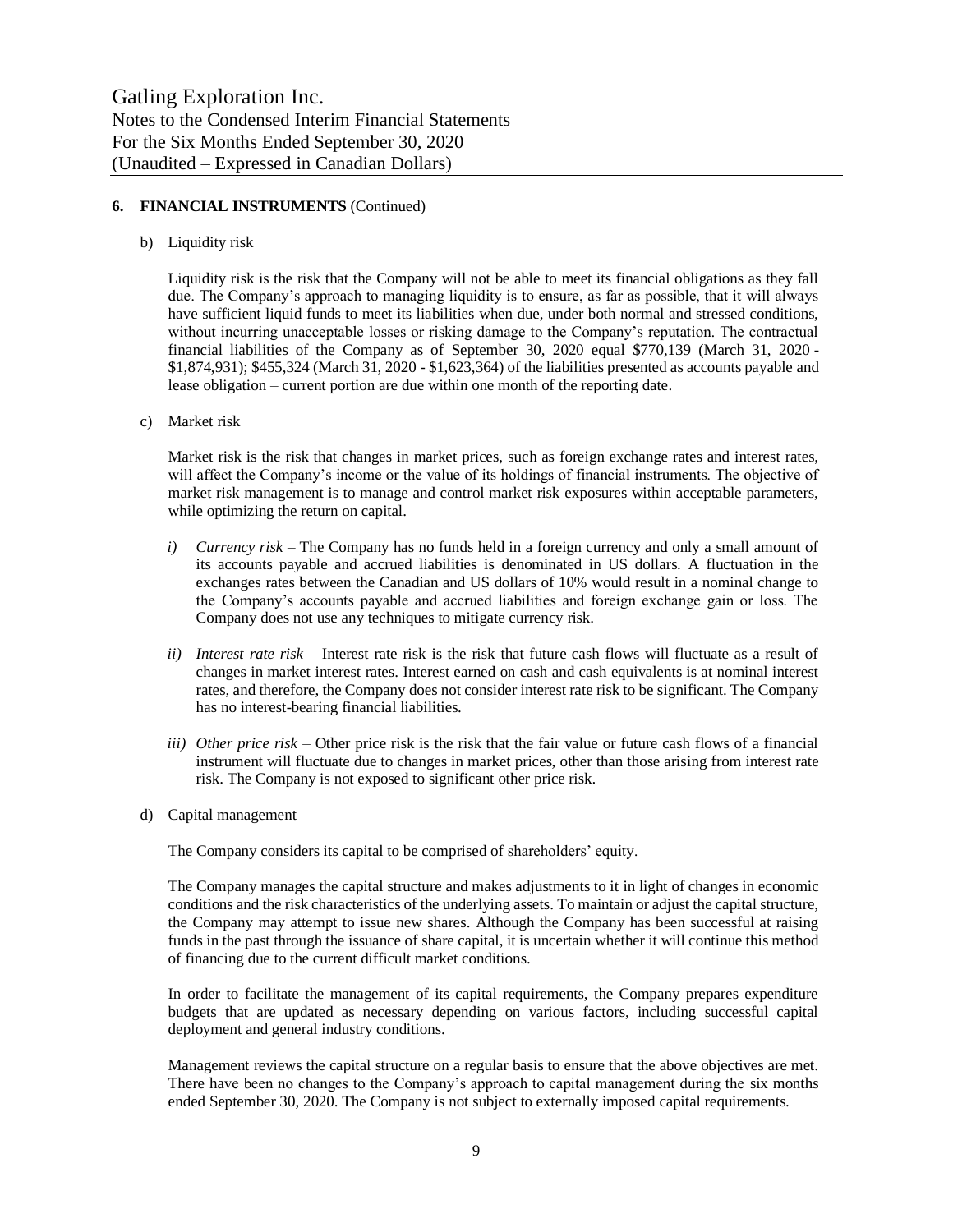|                                                   | Camp and<br><b>Infrastructure</b> | Computer<br>Equipment |        | Leasehold<br>Equipment<br><b>Improvements</b> |        |    |        | <b>Total</b> |         |  |
|---------------------------------------------------|-----------------------------------|-----------------------|--------|-----------------------------------------------|--------|----|--------|--------------|---------|--|
| Cost                                              |                                   |                       |        |                                               |        |    |        |              |         |  |
| Balance, March 31, 2019                           | \$                                | \$                    |        | $\mathbf S$                                   | 497    | \$ |        | \$           | 497     |  |
| <b>Additions</b>                                  | 106,604                           |                       | 25,920 |                                               | 23,554 |    | 21,923 |              | 178,001 |  |
| Balance, March 31, 2020 and<br>September 30, 2020 | \$<br>106,604                     | \$                    | 25,920 | \$                                            | 24,051 | \$ | 21,923 | \$           | 178,498 |  |
| <b>Depreciation</b>                               |                                   |                       |        |                                               |        |    |        |              |         |  |
| Balance, March 31, 2019                           | \$                                | $\mathcal{S}$         |        | $\mathbf S$                                   | 50     | \$ |        | \$           | 50      |  |
| Depreciation*                                     | 6,216                             |                       | 3,888  |                                               | 2,803  |    | 6,420  |              | 19,327  |  |
| Balance, March 31, 2020                           | 6,216                             |                       | 3,888  |                                               | 2,853  |    | 6,420  |              | 19,377  |  |
| Depreciation*                                     | 1,776                             |                       | 3,305  |                                               | 2,120  |    | 3,210  |              | 10,411  |  |
| Balance, September 30, 2020                       | \$<br>7,992                       | \$                    | 7,193  | \$                                            | 4,973  | \$ | 9,630  | \$           | 29,788  |  |
| Net book value.<br>March 31, 2020                 | \$<br>100,388                     | \$                    | 22,032 | \$                                            | 21,198 | \$ | 15,503 | \$           | 159,121 |  |
| Net book value.<br>September 30, 2020             | \$<br>98,612                      | <sup>\$</sup>         | 18,727 | \$                                            | 19,078 | \$ | 12,293 | \$           | 148,710 |  |

#### **7. PROPERTY, PLANT AND EQUIPMENT**

Camp and infrastructure depreciation is included in exploration and evaluation expenditures

#### **8. EXPLORATION AND EVALUATION EXPENDITURES**

#### *Larder Lake Project*

On September 24, 2018, as part of a plan of arrangement, the Company received a 100% interest in the Larder Lake Project, located in Ontario. A portion of the project includes a 1.5% net smelter return royalty ("NSR"), of which 1% may be repurchased by the Company for \$750,000. The plan of arrangement was deemed to be a purchase of an asset. As such, IFRS 2 *Share-based Payments* was used to determine fair value of the assets acquired. As the fair value of the assets given up to acquire the assets was more readily available, the Company valued the acquisition using the fair value of shares issued of \$0.28 per share. On September 24, 2018, the fair value of the assets acquired and liabilities assumed were as follows:

|                                                                                     | Amount      |
|-------------------------------------------------------------------------------------|-------------|
| Consideration provided (fair value of 33,426,512 common shares at \$0.28 per share) | 9.359.423   |
| Allocated to net assets acquired:                                                   |             |
| Cash transferred to Company                                                         | (7,000,000) |
| Fair value of Larder Lake Project acquired                                          | (2,359,423) |
|                                                                                     |             |

Fair value of \$2,359,423 was allocated to the project and expensed for the period as exploration and evaluation costs.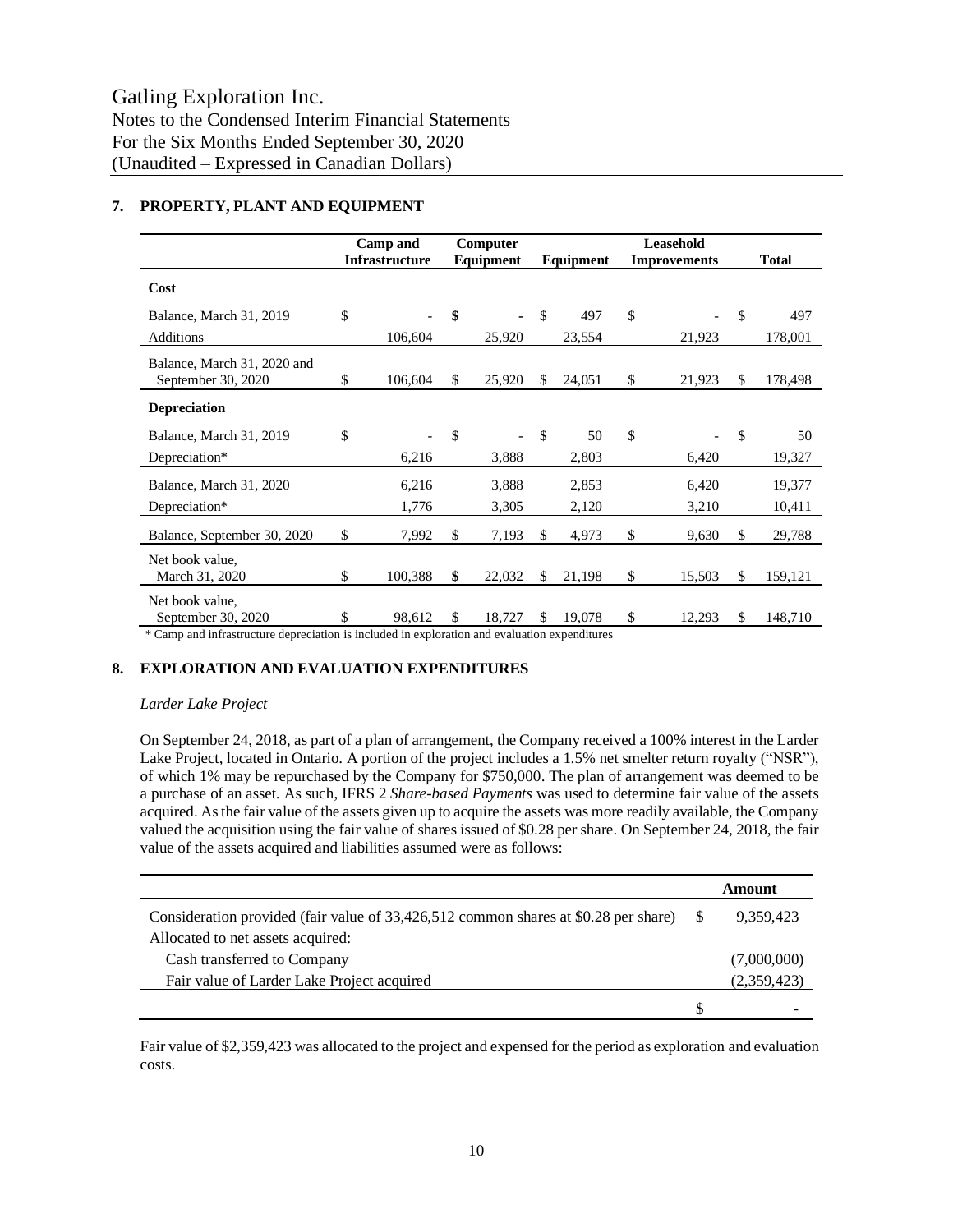#### **8. EXPLORATION AND EVALUATION EXPENDITURES** (Continued)

#### *Larder Lake Project* (continued)

On April 1, 2019, the Company entered into an assignment and assumption agreement to acquire the Kir Vit claim package in Ontario. Under the terms of the agreement, the Company took assignment of a January 2017 underlying agreement between the vendor and certain parties that originally staked the claims comprising Kir Vit (the "stakers"). In consideration of the assignment, the Company issued 1,750,000 common shares to the vendor valued at \$595,000.

On July 9, 2019, the Company exercised the option in the underlying agreement and made a cash payment of \$250,000 to the stakers. The vendor was granted a 0.5% NSR. The stakers retain a 2% NSR, of which the Company may repurchase one-half (1%) for \$1,000,000. If the Company announces a production decision, a \$4,000,000 payment is due to the vendor and a \$250,000 payment is due to the stakers.

| Six Months Ended September 30, 2020                  | <b>Larder Lake</b><br>Project |           |  |  |  |
|------------------------------------------------------|-------------------------------|-----------|--|--|--|
| <b>Acquisition Costs</b>                             |                               |           |  |  |  |
| Claim costs                                          | \$                            | 20,848    |  |  |  |
| <b>Total Acquisition Costs</b>                       |                               | 20,848    |  |  |  |
| <b>Property Exploration Costs</b>                    |                               |           |  |  |  |
| Assays and geochemistry                              |                               | 153,165   |  |  |  |
| Camp and other costs                                 |                               | 148,720   |  |  |  |
| Depreciation                                         |                               | 1,776     |  |  |  |
| Drilling                                             |                               | 590,018   |  |  |  |
| Geological                                           |                               | 292,066   |  |  |  |
| Geophysics                                           |                               | 3,394     |  |  |  |
| Travel and transport                                 |                               | 8,573     |  |  |  |
| <b>Total Exploration Costs</b>                       |                               | 1,197,712 |  |  |  |
| <b>Total Exploration and Evaluation Expenditures</b> | \$                            | 1,218,560 |  |  |  |

Summaries of exploration and evaluation expenditures for the six months ended September 30, 2020 and year ended March 31, 2020 are as follows: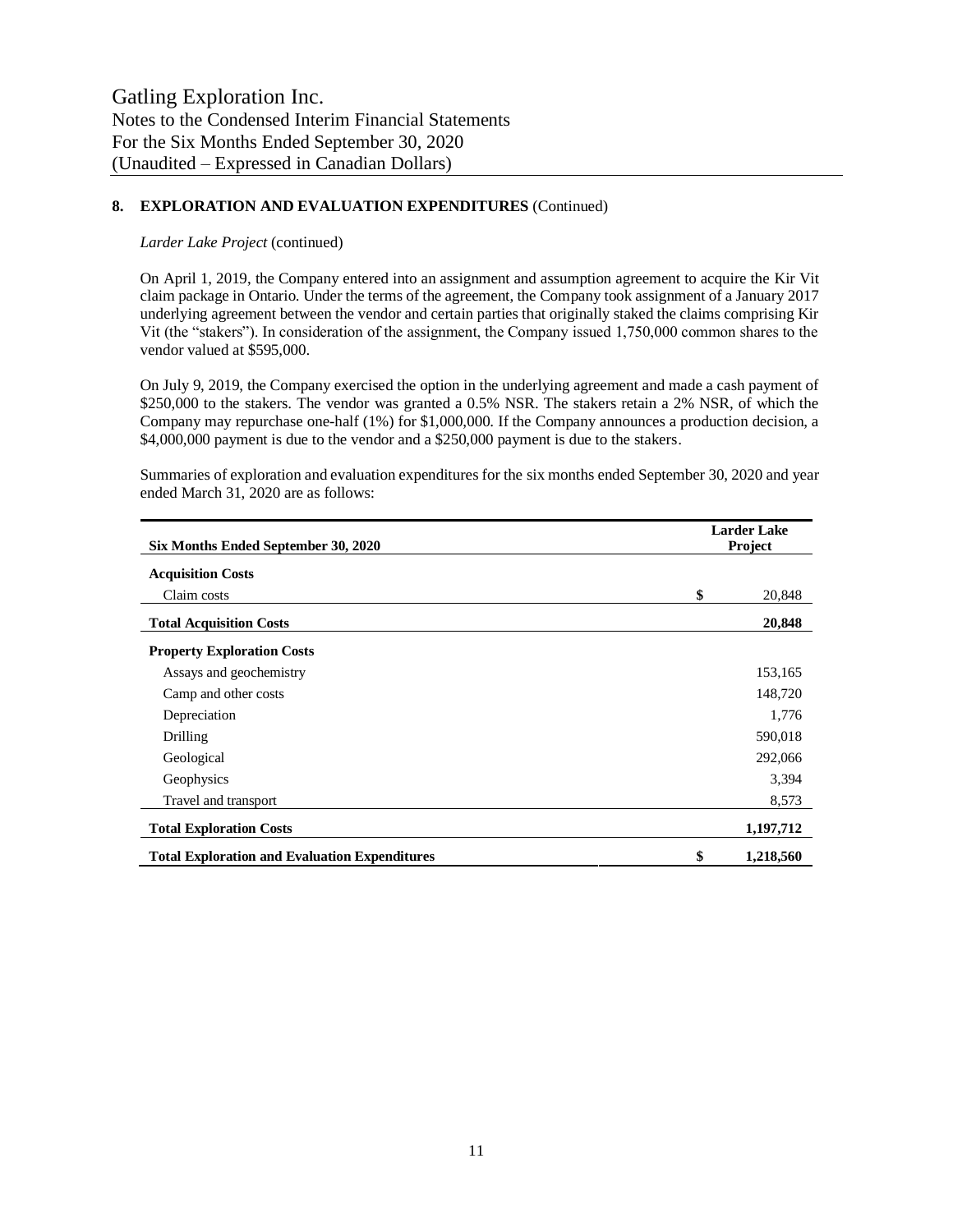### **Year Ended March 31, 2020 Larder Lake Project Acquisition Costs** Fair value of Larder Lake Project acquired  $\qquad$  845,000 Claim costs 101,022 **Total Acquisition Costs 946,022 Property Exploration Costs** Assays and geochemistry 812,462 Camp and other costs 430,497 Depreciation 6,216 Drilling 4,302,870 Geochemical 3,205 Geological 703,850 Geophysics 64,208 Travel and transport 79,754 **Total Exploration Costs 6,403,062 Total Exploration and Evaluation Expenditures \$ 7,349,084**

#### **8. EXPLORATION AND EVALUATION EXPENDITURES** (Continued)

#### **9. RIGHT-OF-USE ASSET**

|                                                               | <b>Right-of-Use Asset</b> |         |  |  |
|---------------------------------------------------------------|---------------------------|---------|--|--|
| Cost                                                          |                           |         |  |  |
| Balance, April 1, 2019, March 31, 2020 and September 30, 2020 | \$                        | 525,030 |  |  |
| <b>Depreciation</b>                                           |                           |         |  |  |
| Balance, April 1, 2019                                        | \$                        |         |  |  |
| Depreciation                                                  |                           | 153,667 |  |  |
| Balance, March 31, 2020                                       |                           | 153,667 |  |  |
| Depreciation                                                  |                           | 76,834  |  |  |
| Balance, September 30, 2020                                   |                           | 230,501 |  |  |
| Net book value, March 31, 2020                                | \$                        | 371,363 |  |  |
| Net book value, September 30, 2020                            |                           | 294,529 |  |  |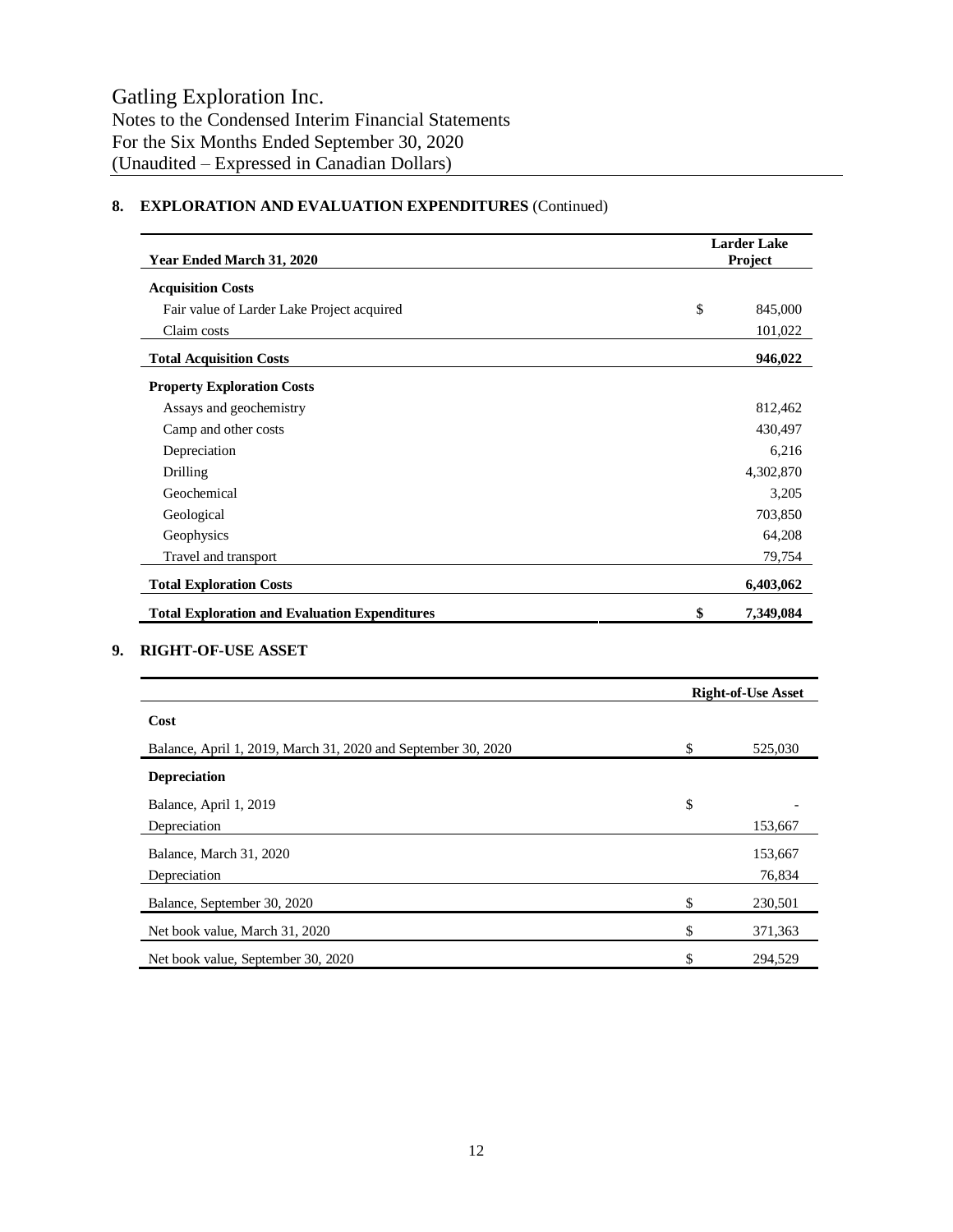#### **10. LEASE OBLIGATION**

|                              | September 30, 2020 | <b>March 31, 2020</b> |
|------------------------------|--------------------|-----------------------|
| Balance, beginning of period | \$<br>398,035      | \$<br>525,030         |
| Lease interest accretion     | 21,222             | 54,422                |
| Lease payments               | (92,029)           | (181, 417)            |
| Balance, end of period       | 327,228            | 398,035               |
| Current portion              | (157,799)          | (146, 468)            |
| Non-current portion          | \$<br>169.429      | \$<br>251,567         |

#### **11. OTHER LIABILITIES**

Other liabilities consist of the liability portion of the flow-through shares issued. The following is a continuity schedule of the liability portion of the flow-through share issuances.

|                                                                      |    | <b>September 30, 2020</b> | <b>March 31, 2020</b> |
|----------------------------------------------------------------------|----|---------------------------|-----------------------|
| Balance, beginning of period                                         | S. |                           | 418,533               |
| Liability incurred on flow-through shares issued in July 2020        |    | 202,500                   |                       |
| Settlement of flow-through share liability by incurring expenditures |    | (134, 021)                | (418, 533)            |
| Balance, end of period                                               |    | 68.479                    |                       |

In November 2018, the Company issued 11,544,328 flow-through shares at a price of \$0.30 per share. The premium paid by investors was calculated as \$0.045 per share. Accordingly, \$519,495 was recorded as other liabilities.

In July 2020, the Company issued 4,050,000 flow-through shares at a price of \$0.30 per share. The premium paid by investors was calculated as \$0.05 per share. Accordingly, \$202,500 was recorded as other liabilities.

As at September 30, 2020, the Company had \$410,873 (March 31, 2020 - \$nil) of remaining commitment to incur exploration expenditures in relation to its July 2020 flow-through financing and did not have any remaining commitment to incur exploration expenditures in relation to its November 2018 flow-through financing (March 31, 2020 - \$nil).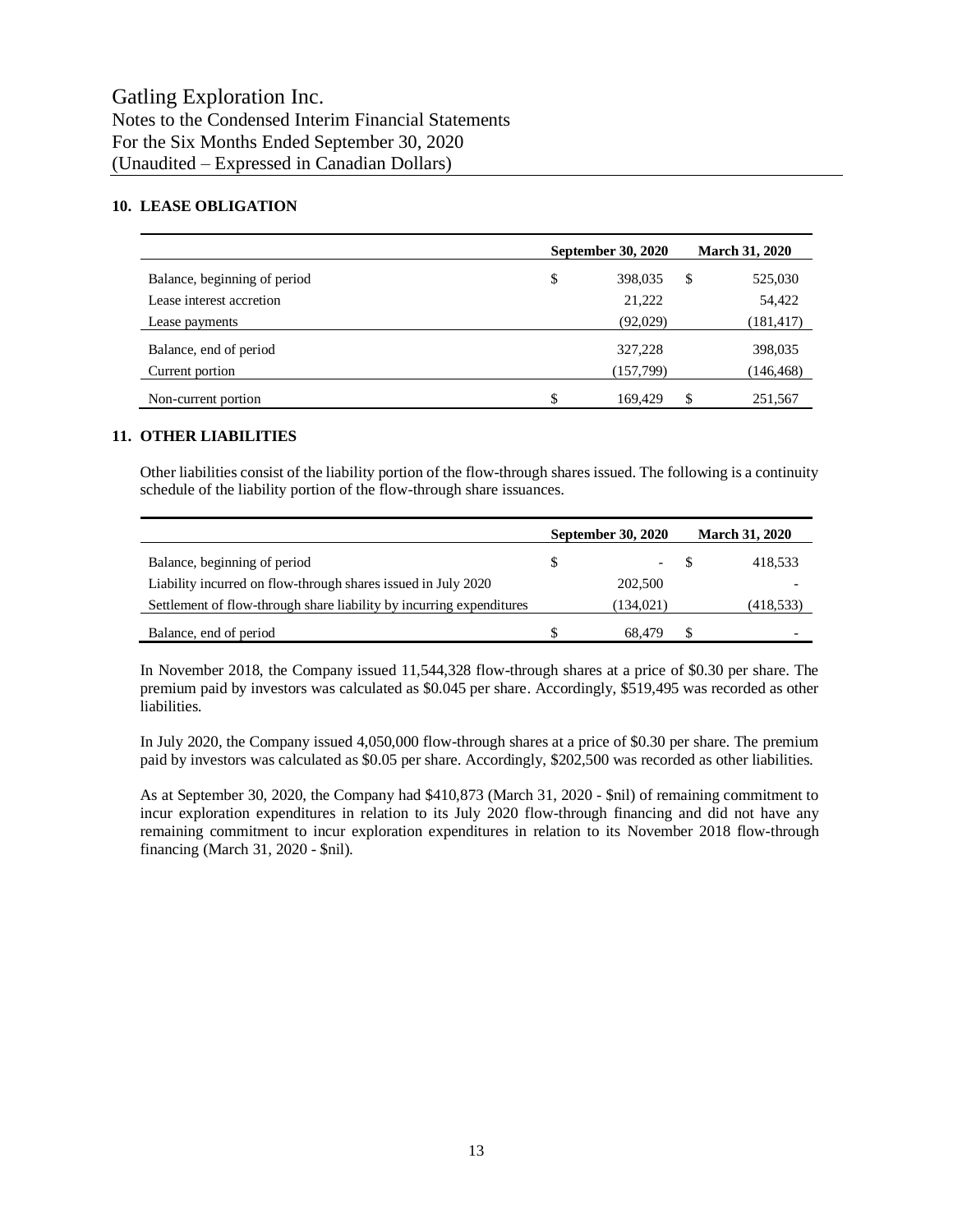#### **12. RELATED PARTY TRANSACTIONS**

These amounts of key management compensation are included in the amounts shown on the condensed interim statements of comprehensive loss:

|                                                                                                                                 | <b>Six Months</b><br><b>Ended</b><br>September 30,<br>2020 |         | <b>Six Months</b><br>Ended<br>September 30,<br>2019 |         |
|---------------------------------------------------------------------------------------------------------------------------------|------------------------------------------------------------|---------|-----------------------------------------------------|---------|
| Short-term compensation (consulting fees, exploration and<br>evaluation expenditures, management fees and professional<br>fees) | \$                                                         | 390,000 | S                                                   | 330,000 |
| Share-based compensation                                                                                                        |                                                            | 316,012 |                                                     | 66,352  |
|                                                                                                                                 | \$                                                         | 706.012 |                                                     | 396.352 |

During the six months ended September 30, 2020, short-term compensation to related parties consisted of \$105,000 (2019 - \$45,000) in consulting fees, \$150,000 (2019 - \$150,000) in exploration and evaluation expenditures, \$90,000 (2019 - \$90,000) in management fees and \$45,000 (2019 - \$45,000) in professional fees.

Transactions with related parties are included in the amounts shown on the condensed interim statements of comprehensive loss as follows:

|                                                                                                |   | <b>Six Months</b><br><b>Ended</b><br>September 30,<br>2020 | <b>Six Months</b><br><b>Ended</b><br>September 30,<br>2019 |
|------------------------------------------------------------------------------------------------|---|------------------------------------------------------------|------------------------------------------------------------|
| Related company controlled by officer and director<br>(consulting fees and office and general) | S | 50,000                                                     | 60,000                                                     |
| Related companies with common officers and directors (rent<br>recovery)                        | S | 84,000                                                     | 48,000                                                     |

As at September 30, 2020, the Company had receivables of \$nil (March 31, 2020 - \$15,750) related to office rent recovery from companies with common officers and directors.

As at September 30, 2020, the Company had prepaid expenses of \$9,317 (March 31, 2020 - \$7,500) related to expenses with a company controlled by a member of key management.

As at September 30, 2020, the Company had accounts payable of \$10,000 (March 31, 2020 - \$62,500) with companies controlled by officers and directors, \$nil (March 31, 2020 - \$10,575) related to shared office and general expenses with a company controlled by an officer and director and \$22,050 (March 31, 2020 - \$nil) related to prepaid office rent recovery from companies with common officers and directors. The balances owing are unsecured, non-interest-bearing and have no specific terms of repayment.

#### **13. SHARE CAPITAL**

a) Authorized

Unlimited number of common voting shares without par value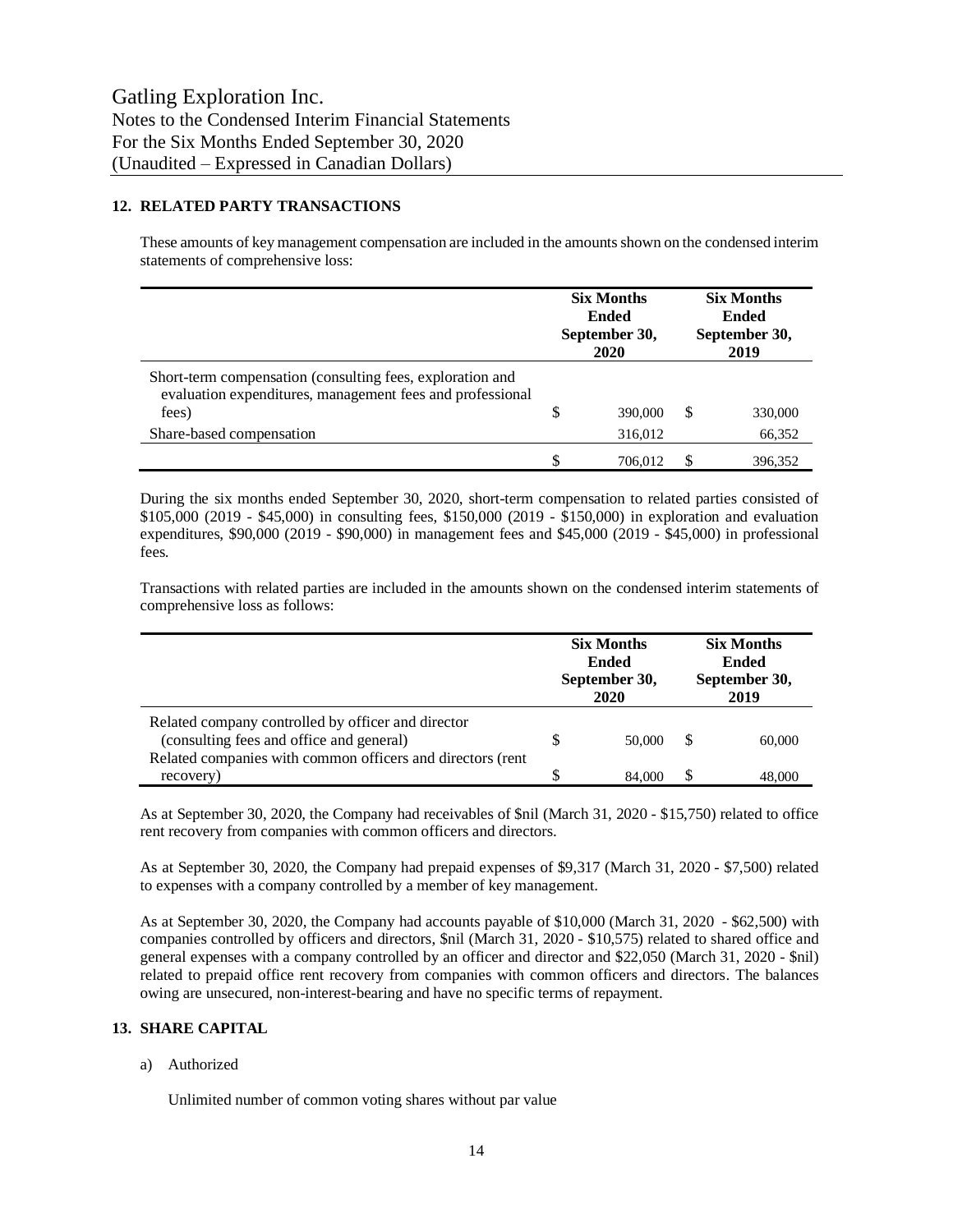#### **13. SHARE CAPITAL** (Continued)

#### b) Issued and outstanding

#### *During the six months ended September 30, 2020*

On July 20, 2020, the Company closed a private placement for total gross proceeds of \$3,790,000. The Company issued 4,050,000 flow-through common shares of the Company at a price of \$0.30 per flowthrough common share for gross proceeds of \$1,215,000 and 10,300,000 common shares of the Company at a price of \$0.25 per common share for gross proceeds of \$2,575,000.

The premium paid by investors on the flow-through shares was calculated as \$0.05 per share. Accordingly, \$202,500 was recorded as other liabilities. Share issue costs of \$19,700 were incurred.

#### *During the year ended March 31, 2020*

On April 12, 2019, the Company issued 1,750,000 common shares valued at \$595,000 for the Kir Vit claims (note 8).

During the year ended March 31, 2020, the Company issued 260,500 common shares for proceeds of \$72,705 on the exercise of 260,500 stock options. The value of the stock options of \$70,828 was transferred to share capital from share-based payments reserve upon exercise.

#### c) Stock options

The Company has a stock option plan to grant incentive stock options to directors, officers, employees and consultants. Under the plan, the aggregate number of common shares that may be subject to option at any one time may not exceed 10% of the issued common shares of the Company as of that date, including options granted prior to the adoption of the plan. Options granted may not exceed a term of ten years, and the term will be reduced to one year following the date of death of the optionee. All options vest when granted unless they are otherwise specified by the Board of Directors or if they are granted for investor relations activities.

Options granted for investor relations activities vest over a twelve-month period with no more than 25% of the options vesting in any three-month period.

|                                  | <b>Six Months Ended</b><br>September 30, 2020 |                   | <b>Year Ended</b><br><b>March 31, 2020</b> |                     |
|----------------------------------|-----------------------------------------------|-------------------|--------------------------------------------|---------------------|
|                                  | Weighted<br>Average                           |                   |                                            | Weighted<br>Average |
|                                  | Number of<br>Options                          | Exercise<br>Price | Number of<br>Options                       | Exercise<br>Price   |
| Outstanding, beginning of period | 4,214,500                                     | \$ 0.27           | 4,525,000                                  | \$0.25              |
| Granted                          | 1,900,000                                     | \$ 0.34           | 400,000                                    | \$0.49              |
| Exercised                        |                                               |                   | (260, 500)                                 | \$0.28              |
| Expired                          |                                               |                   | (450,000)                                  | \$0.24              |
| Outstanding, end of period       | 6,114,500                                     | \$0.29            | 4,214,500                                  | \$ 0.27             |

Stock option transactions and the number of stock options outstanding are summarized as follows: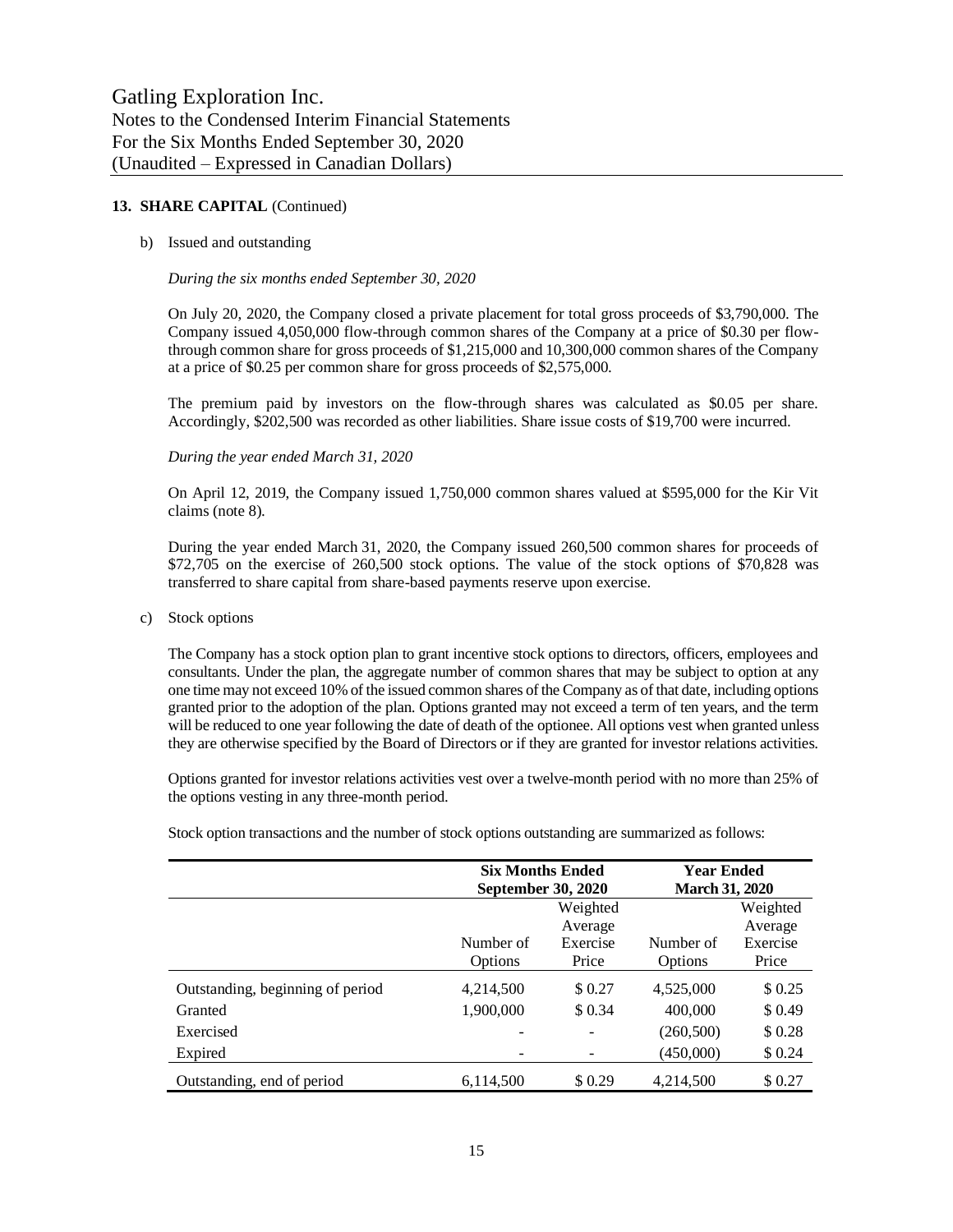#### **13. SHARE CAPITAL** (Continued)

#### c) Stock options (continued)

The weighted average share price on the date of exercise for the year ended March 31, 2020 was \$0.52.

The following stock options were outstanding and exercisable at September 30, 2020:

| <b>Expiry Date</b> | <b>Weighted Average</b><br><b>Remaining</b><br><b>Contractual Life in</b><br><b>Years</b> | <b>Exercise</b><br><b>Price</b> | Outstanding | <b>Exercisable</b> |
|--------------------|-------------------------------------------------------------------------------------------|---------------------------------|-------------|--------------------|
| October 15, 2021   | 1.04                                                                                      | \$0.21                          | 2.664.500   | 2,664,500          |
| February 13, 2022  | 1.37                                                                                      | \$0.33                          | 1,000,000   | 1,000,000          |
| February 27, 2022  | 1.41                                                                                      | \$0.31                          | 250,000     | 250,000            |
| August 1, 2022     | 1.84                                                                                      | \$0.39                          | 100,000     | 100,000            |
| September 16, 2022 | 1.96                                                                                      | \$0.58                          | 200,000     | 200,000            |
| July 22, 2023      | 2.81                                                                                      | \$0.34                          | 1,900,000   | 1,900,000          |
|                    | 1.70                                                                                      |                                 | 6,114,500   | 6.114.500          |

The Company applies the fair value method using the Black-Scholes option pricing model in accounting for its stock options granted. Accordingly, share-based payments of \$545,839 (year ended March 31, 2020 - \$176,204) were recognized during the six months ended September 30, 2020.

The fair value of each stock option granted was calculated using the following weighted average assumptions:

|                                        | <b>Six Months Ended</b><br><b>September 30, 2020</b> | <b>Year Ended</b><br><b>March 31, 2020</b> |
|----------------------------------------|------------------------------------------------------|--------------------------------------------|
| Expected life (years)                  | 3.00                                                 | 3.00                                       |
| Risk-free interest rate                | 0.28%                                                | 1.50%                                      |
| Annualized volatility                  | 170%                                                 | 167%                                       |
| Dividend yield                         | N/A                                                  | N/A                                        |
| Stock price at grant date              | \$ 0.34                                              | \$0.51                                     |
| Exercise price                         | \$ 0.34                                              | \$0.49                                     |
| Weighted average grant date fair value | \$0.29                                               | \$ 0.44                                    |

Option pricing models require the input of highly subjective assumptions regarding volatility. The Company has used historical volatility and the volatility of a comparable company to estimate the volatility of the share price.

During the six months ended September 30, 2020, the Company did not transfer any amounts (year ended March 31, 2020 - \$70,828) from the share-based payments reserve to share capital as no stock options were exercised (year ended March 31, 2020 - 260,500).

During the six months ended September 30, 2020, the Company did not transfer any amounts (year ended March 31, 2020 - \$118,505) from the share-based payments reserve to deficit as no stock options expired (year ended March 31, 2020 - 450,000).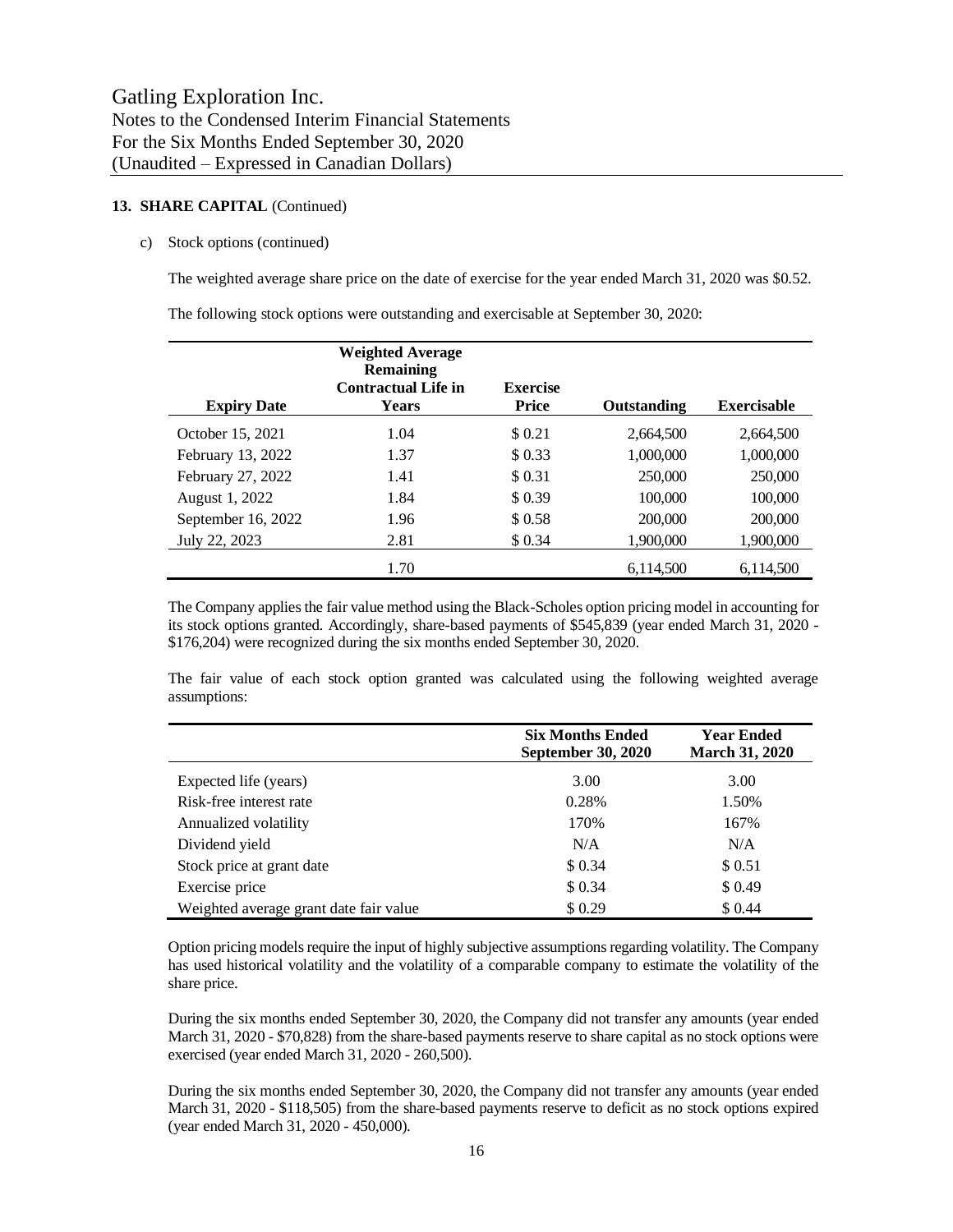#### **14. SEGMENTED DISCLOSURE**

The Company has one operating segment, being mineral exploration and development. All of the Company's assets are located in Canada.

#### **15. COMMITMENTS**

- a) The Company has entered into agreements with officers and directors that include termination and change of control clauses. In the case of termination without cause, the officers and directors are entitled to an amount equal to a multiple (ranging from one to two times) the annual base fee payable. In the case of a change of control, the officers and directors are entitled to an amount equal to a multiple (ranging from one to three times) the sum of the annual base fee and minimum incentive fee payable. As at September 30, 2020, the total annual base fee of the officers and directors under the agreements is \$540,000 and the total annual minimum incentive fee is \$60,000.
- b) The Company has entered into an office sublease agreement that commenced March 1, 2019 and expires August 30, 2022 with remaining basic rent per fiscal year approximately as follows:

| Fiscal 2021 | S  | 94,000  |
|-------------|----|---------|
| Fiscal 2022 |    | 190,000 |
| Fiscal 2023 |    | 80,000  |
|             | \$ | 364,000 |

#### **16. SUBSEQUENT EVENTS**

- a) On November 1, 2020, the Company entered into an agreement with an officer and director that includes termination and change of control clauses. In the case of termination without cause, the officer and director is entitled to an amount equal to two times the annual base fee payable. In the case of a change of control, the officer and director is entitled to an amount equal to three times the sum of the annual base fee and minimum incentive fee payable. The total annual base fee of the officer and director under the agreement is \$240,000 and the total annual minimum incentive fee is \$50,000.
- b) On November 25, 2020, the Company announced it had entered into an agreement with a lead agent in connection with a marketed private placement to raise gross proceeds of up to \$5,000,000. Prior to completion of the marketed private placement, the Company will consolidate its common shares on the basis of one new share for two old shares.

The marketed private placement will consist of 5,454,545 post-consolidated common shares on a flow-through basis at a price of \$0.55 per flow-through share, and 4,000,000 units at a price of \$0.50 per unit. Each unit will consist of one post-consolidated common share and one-half of one transferable share purchase warrant. Each whole warrant will be exercisable into one additional post-consolidated common share at a price of \$0.70 per share for a period of two years from the date of issue. After statutory hold periods on the warrants expire, if the common shares of the Company trade on the TSX-V at a price of \$1.10 or more for 10 consecutive trading days at any time, then the warrants will expire, subject to the Company's discretion, on the earlier of the expiry date and the date which is 10 calendar days after the Company provides notice to the holders of the warrants that expiry has been accelerated.